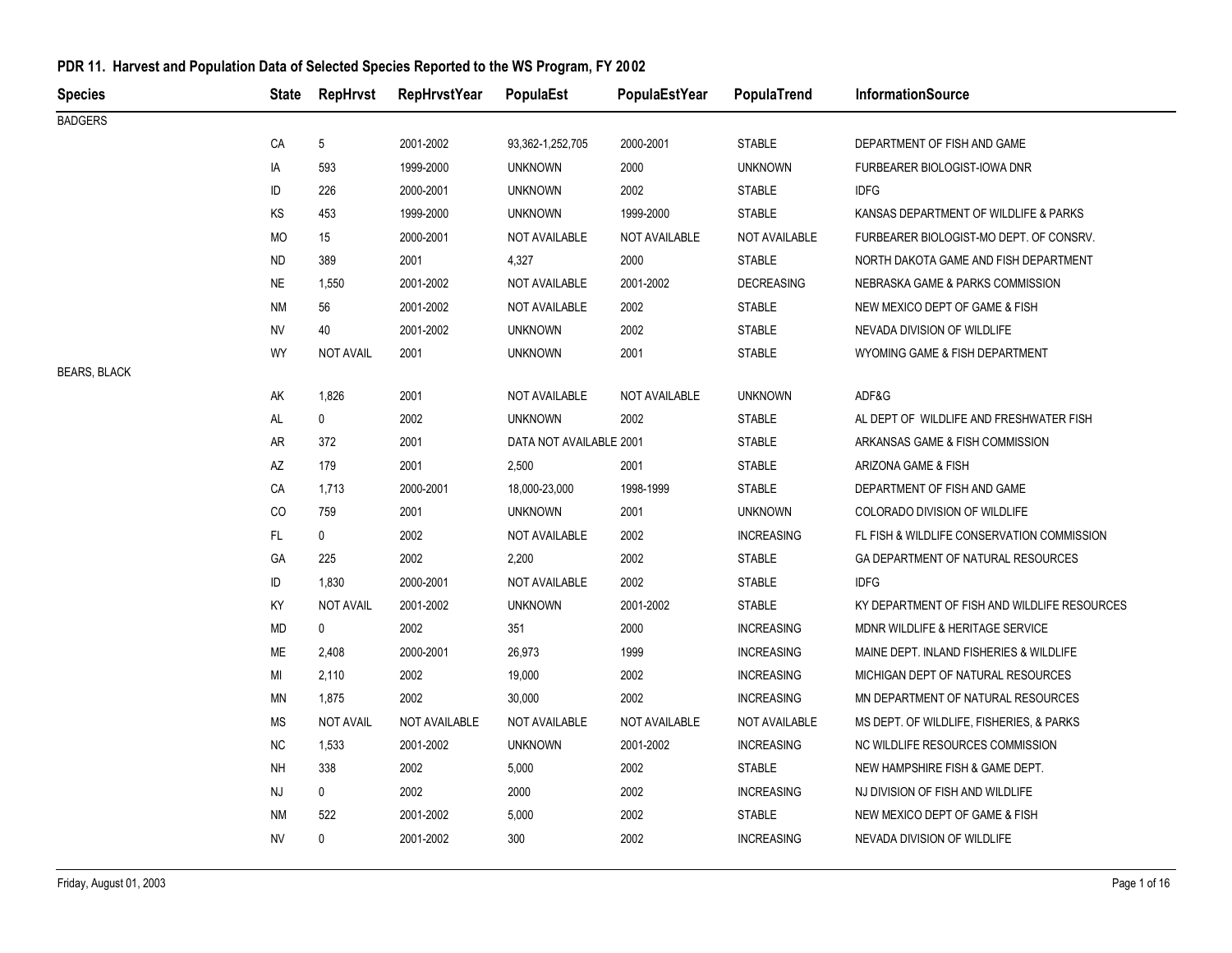| <b>Species</b>                | <b>State</b>                 | <b>RepHrvst</b>  | <b>RepHrvstYear</b> | PopulaEst            | <b>PopulaEstYear</b> | PopulaTrend       | <b>InformationSource</b>                              |
|-------------------------------|------------------------------|------------------|---------------------|----------------------|----------------------|-------------------|-------------------------------------------------------|
| <b>BEARS, BLACK</b>           |                              |                  |                     |                      |                      |                   |                                                       |
|                               | OH                           | 0                | 2001-2002           | <b>UNKNOWN</b>       | 2001                 | <b>INCREASING</b> | OHIO DIVISION OF WILDIFE                              |
|                               | OK                           | $\pmb{0}$        | 2000-2001           | NOT AVAILABLE        | 2001                 | <b>STABLE</b>     | OKLAHOMA DEPT. OF WILDLIFE CONSERVATION               |
|                               | 0R                           | 884              | 2001                | 27,500               | 2003                 | <b>INCREASING</b> | OREGON DEPARTMENT OF FISH AND WILDLIFE                |
|                               | PA                           | 3,063            | 2001-2002           | 15,000               | 2002                 | <b>STABLE</b>     | PENNSYLVANIA GAME COMMISSION                          |
|                               | $\operatorname{\textsf{SC}}$ | 27               | 2000-2001           | 300                  | 2001                 | <b>INCREASING</b> | S.C. DEPT. OF NATURAL RESOURCES                       |
|                               | <b>TN</b>                    | 159              | 2001-2002           | <b>UNKNOWN</b>       | 2001-2002            | <b>STABLE</b>     | TENNESSEE WILDLIFE RESOURCES AGENCY                   |
|                               | TX                           | $\overline{2}$   | 2001-02             | <b>UNKNOWN</b>       | 2002                 |                   | STABLE/INCREASING TEXAS PARKS AND WILDLIFE DEPARTMENT |
|                               | UT                           | 84               | 2002                | 3,500                | 2001                 | <b>STABLE</b>     | UTAH DIVISION OF WILDLIFE RESOURCES                   |
|                               | VA                           | 874              | 2001-2002           | 6,000                | 2002                 | <b>INCREASING</b> | <b>VDGIF</b>                                          |
|                               | VT                           | 280              | 2001-2002           | 3,500-4,000          | 2001-2002            | <b>INCREASING</b> | VT FISH & WILDLIFE DEPT.                              |
|                               | <b>WA</b>                    | 1,599            | 2001-2002           | 27,500               | 2001                 | <b>INCREASING</b> | WA DEPT. OF FISH AND WILDLIFE                         |
|                               | WI                           | 2,986            | 2001                | 11,150               | 2002                 | <b>STABLE</b>     | WISCONSIN WILDLIFE SURVEYS AUG 2002                   |
|                               | WV                           | 1,253            | 2001                | 10,000               | 2001                 | <b>INCREASING</b> | WV DIV. OF NATURAL RESOURCES                          |
|                               | WY                           | 261              | 2001                | <b>UNKNOWN</b>       | 2001                 | <b>STABLE</b>     | WYOMING GAME & FISH DEPARTMENT                        |
| <b>BEARS, BROWN</b>           |                              |                  |                     |                      |                      |                   |                                                       |
|                               | AK                           | 1,836            | 2001                | <b>NOT AVAILABLE</b> | NOT AVAILABLE        | <b>UNKNOWN</b>    | ADF&G                                                 |
| <b>BEARS, LOUISIANA BLACK</b> |                              |                  |                     |                      |                      |                   |                                                       |
| <b>BEAVERS</b>                | LA                           | <b>NOT AVAIL</b> | NOT AVAILABLE       | <b>NOT AVAILABLE</b> | 2002                 | STABLE/INC        | LA DEPT OF WILDLIFE AND FISHERIES NOTE 1              |
|                               | AL                           | <b>UNKNOWN</b>   | 2002                | <b>UNKNOWN</b>       | 2002                 | <b>INCREASING</b> | AL DEPT OF WILDLIFE AND FRESHWATER FISH               |
|                               | CA                           | 184              | 2001-2002           | 10,789-26,971        | 2000-2001            | <b>STABLE</b>     | DEPARTMENT OF FISH AND GAME                           |
|                               | CO                           | 4,243            | 2001                | <b>UNKNOWN</b>       | 2001                 | <b>UNKNOWN</b>    | COLORADO DIVISION OF WILDLIFE                         |
|                               | СT                           | 1,124            | 2001-2002           | NOT AVAILABLE        | 2001-2002            | <b>INCREASING</b> | CT DEPT. ENVIRONMENTAL PROTECTION                     |
|                               | FL.                          | $\mathbf 0$      | 2002                | <b>NOT AVAILABLE</b> | 2002                 | <b>INCREASING</b> | FL FISH & WILDLIFE CONSERVATION COMMISSION            |
|                               | GA                           | 3,957            | 2002                | <b>UNKNOWN</b>       | 2002                 | <b>STABLE</b>     | GA DEPARTMENT OF NATURAL RESOURCES                    |
|                               | IA                           | 10,241           | 1999-2000           | <b>UNKNOWN</b>       | 2000                 | <b>UNKNOWN</b>    | FURBEARER BIOLOGIST-IOWA DNR                          |
|                               | ID                           | 2,257            | 2000-2001           | <b>UNKNOWN</b>       | 2002                 | <b>INCREASING</b> | <b>IDFG</b>                                           |
|                               | IN                           | 1,895            | 2000-2001           | <b>NOT AVAILABLE</b> | 2002                 | <b>STABLE</b>     | INDIANA DEPARTMENT OF NATURAL RESOURCES               |
|                               | KS                           | 8,869            | 1999-2000           | <b>UNKNOWN</b>       | 1999-2000            | <b>INCREASING</b> | KANSAS DEPARTMENT OF WILDLIFE & PARKS                 |
|                               | KY                           | <b>NOT AVAIL</b> | 2001-2002           | <b>UNKNOWN</b>       | 2001-2002            | <b>STABLE</b>     | KY DEPARTMENT OF FISH AND WILDLIFE RESOURCES          |
|                               | LA                           | 2,806            | 2001-2002           | <b>NOT AVAILABLE</b> | 2002                 | <b>STABLE</b>     | LA DEPT OF WILDLIFE AND FISHERIES NOTE 1              |
|                               | МA                           | 1,170            | 2001-2002           | NOT AVAILABLE        | 2001-2002            | <b>INCREASING</b> | MA DIVISION OF FISHERIES AND WILDLIFE                 |
|                               |                              |                  |                     |                      |                      |                   |                                                       |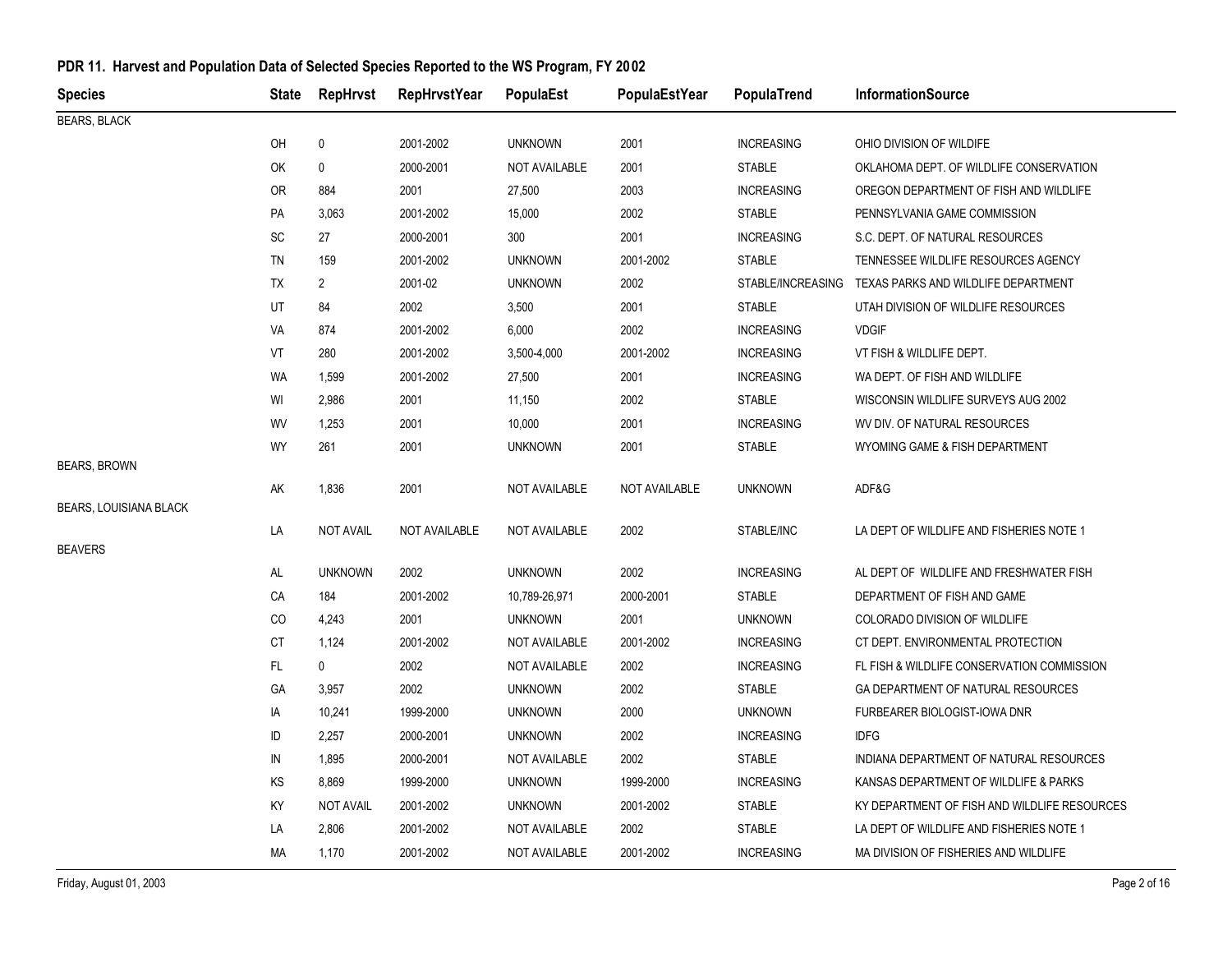| <b>Species</b>                | <b>State</b>   | RepHrvst         | <b>RepHrvstYear</b>  | PopulaEst               | PopulaEstYear        | PopulaTrend       | <b>InformationSource</b>                   |
|-------------------------------|----------------|------------------|----------------------|-------------------------|----------------------|-------------------|--------------------------------------------|
| <b>BEAVERS</b>                |                |                  |                      |                         |                      |                   |                                            |
|                               | ME             | 9,789            | 2000-2001            | 53,000                  | 1996                 | <b>STABLE</b>     | MAINE DEPT. INLAND FISHERIES & WILDLIFE    |
|                               | ΜN             | 56,000           | 2000-2001            | 300,000                 | 2001                 | <b>STABLE</b>     | MN DEPARTMENT OF NATURAL RESOURCES         |
|                               | MO             | 5,653            | 2000-2001            | NOT AVAILABLE           | NOT AVAILABLE        | NOT AVAILABLE     | FURBEARER BIOLOGIST-MO DEPT. OF CONSRV.    |
|                               | МS             | <b>NOT AVAIL</b> | <b>NOT AVAILABLE</b> | NOT AVAILABLE           | <b>NOT AVAILABLE</b> | NOT AVAILABLE     | MS DEPT. OF WILDLIFE, FISHERIES, & PARKS   |
|                               | <b>ND</b>      | 1,310            | 2001                 | 27,224                  | 2000                 | <b>INCREASING</b> | NORTH DAKOTA GAME AND FISH DEPARTMENT      |
|                               | <b>NE</b>      | 16,304           | 2001-2002            | NOT AVAILABLE           | 2001-2002            | <b>INCREASING</b> | NEBRASKA GAME & PARKS COMMISSION           |
|                               | <b>NJ</b>      | 607              | 2002                 | <b>UNKNOWN</b>          | 2002                 | <b>STABLE</b>     | NJ DIVISION OF FISH AND WILDLIFE           |
|                               | <b>NM</b>      | 144              | 2001-2002            | NOT AVAILABLE           | 2002                 | <b>STABLE</b>     | NEW MEXICO DEPT OF GAME & FISH             |
|                               | <b>NV</b>      | 553              | 2001-2002            | <b>UNKNOWN</b>          | 2002                 | <b>STABLE</b>     | NEVADA DIVISION OF WILDLIFE                |
|                               | OH             | 3,358            | 2001-2002            | 34,700                  | 2001                 | <b>INCREASING</b> | OHIO DIVISION OF WILDIFE                   |
|                               | OK             | 547              | 2000-2001            | NOT AVAILABLE           | 2001                 | <b>STABLE</b>     | OKLAHOMA DEPT. OF WILDLIFE CONSERVATION    |
|                               | <b>OR</b>      | 3,910            | 2002                 | NOT AVAILABLE           | 2003                 | <b>INCREASING</b> | OREGON DEPARTMENT OF FISH AND WILDLIFE     |
|                               | R <sub>l</sub> | 148              | 2001-2002            | NOT AVAILABLE           | 2002                 | <b>INCREASING</b> | RHODE ISLAND DEPT. ENVIRON. PROTECTION     |
|                               | SC             | 3,127            | 2000-2001            | NOT AVAILABLE           | 2001                 | <b>INCREASING</b> | S.C. DEPT. OF NATURAL RESOURCES            |
|                               | <b>SD</b>      | 2,383            | 2001-2002            | 58,637                  | 2001                 | <b>INCREASING</b> | SOUTH DAKOTA GAME, FISH & PARKS DEPT.      |
|                               | TN             | <b>NOT AVAIL</b> | 2001-2002            | <b>UNKNOWN</b>          | 2001-2002            | <b>STABLE</b>     | TENNESSEE WILDLIFE RESOURCES AGENCY        |
|                               | TX             | 5,913            | 2000-01              | <b>UNKNOWN</b>          | 2002                 | STABLE/INCREASING | TEXAS PARKS AND WILDLIFE DEPARTMENT        |
|                               | VA             | 4,714            | 2001-2002            | 100,000                 | 2000                 | <b>INCREASING</b> | <b>VDGIF</b>                               |
|                               | VT             | 2,131            | 2001-2002            | NOT AVAILABLE           | 2001-2002            | <b>INCREASING</b> | VT FISH & WILDLIFE DEPT.                   |
|                               | WI             | 23,139           | 2001                 | 79,600                  | 2002                 | <b>STABLE</b>     | WISCONSIN WILDLIFE SURVEYS AUG 2002        |
|                               | WV             | 1,847            | 2001                 | NOT AVAILABLE           | 2001                 | <b>INCREASING</b> | WV DIV. OF NATURAL RESOURCES               |
|                               | <b>WY</b>      | <b>NOT AVAIL</b> | 2001                 | <b>UNKNOWN</b>          | 2001                 | <b>STABLE</b>     | WYOMING GAME & FISH DEPARTMENT             |
| BLACKBIRDS, z-(MIXED SPECIES) |                |                  |                      |                         |                      |                   |                                            |
|                               | ID             | <b>UNKNOWN</b>   | 2001                 | <b>UNKNOWN</b>          | 2000                 | <b>STABLE</b>     | <b>USGS</b>                                |
| BOARS, WILD                   |                |                  |                      |                         |                      |                   |                                            |
| <b>BOBCATS</b>                | WV             | 43               | 2001                 | NOT AVAILABLE           | 2001                 | <b>DECREASING</b> | WV DIV. OF NATURAL RESOURCES               |
|                               | AR             | 575              | 2001-2002            | DATA NOT AVAILABLE 2001 |                      | <b>STABLE</b>     | ARKANSAS GAME & FISH COMMISSION            |
|                               | CA             | 214              | 2001-2002            | 70,207-74,037           | 2000-2001            | <b>STABLE</b>     | DEPARTMENT OF FISH AND GAME                |
|                               | CO             | 460              | 2001                 | <b>UNKNOWN</b>          | 2001                 | <b>UNKNOWN</b>    | COLORADO DIVISION OF WILDLIFE              |
|                               | <b>CT</b>      | 0                | 2001-2002            | NOT AVAILABLE           | 2001-2002            | NOT AVAILABLE     | CT DEPT. ENVIRONMENTAL PROTECTION          |
|                               | FL.            | $\mathbf{0}$     | 2002                 | NOT AVAILABLE           | 2002                 | <b>STABLE</b>     | FL FISH & WILDLIFE CONSERVATION COMMISSION |
|                               |                |                  |                      |                         |                      |                   |                                            |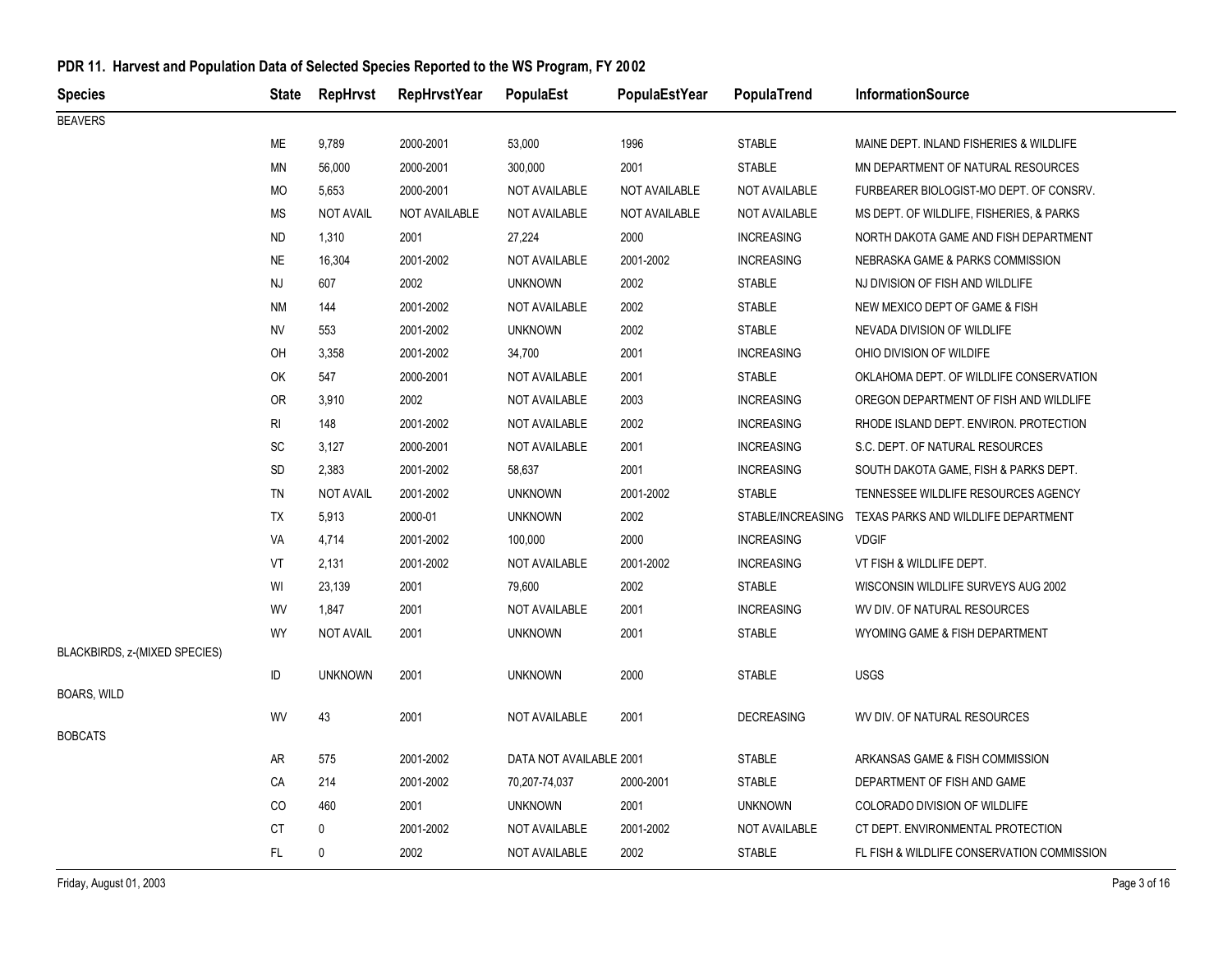| Species        |                              | State RepHrvst   | <b>RepHrvstYear</b> | PopulaEst            | PopulaEstYear | PopulaTrend       | <b>InformationSource</b>                              |
|----------------|------------------------------|------------------|---------------------|----------------------|---------------|-------------------|-------------------------------------------------------|
| <b>BOBCATS</b> |                              |                  |                     |                      |               |                   |                                                       |
|                | GA                           | 1,493            | 2002                | <b>UNKNOWN</b>       | 2002          | <b>STABLE</b>     | GA DEPARTMENT OF NATURAL RESOURCES                    |
|                | ID                           | 478              | 2000-2001           | <b>UNKNOWN</b>       | 2002          | <b>STABLE</b>     | <b>IDFG</b>                                           |
|                | IL.                          | <b>NOT AVAIL</b> | 2000-2001           | NOT AVAILABLE        | 2001          | <b>INCREASING</b> | <b>FURBEARER BIOLOGIST - IDNR</b>                     |
|                | KS                           | 2,131            | 1999-2000           | <b>UNKNOWN</b>       | 1999-2000     | <b>STABLE</b>     | KANSAS DEPARTMENT OF WILDLIFE & PARKS                 |
|                | KY                           | <b>NOT AVAIL</b> | 2001-2002           | <b>UNKNOWN</b>       | 2001-2002     | <b>STABLE</b>     | KY DEPARTMENT OF FISH AND WILDLIFE RESOURCES          |
|                | LA                           | 339              | 2001-2002           | NOT AVAILABLE        | 2002          | <b>STABLE</b>     | LA DEPT OF WILDLIFE AND FISHERIES NOTE 1              |
|                | MA                           | 18               | 2001-2002           | NOT AVAILABLE        | 2001-2002     | <b>INCREASING</b> | MA DIVISION OF FISHERIES AND WILDLIFE                 |
|                | <b>MD</b>                    | 0                | 2002                | <b>UNKNOWN</b>       | 2002          | <b>STABLE</b>     | MDNR WILDLIFE & HERITAGE SERVICE                      |
|                | MI                           | 1,395            | 2002                | 4,500                | 2002          | <b>STABLE</b>     | MICHIGAN DEPT OF NATURAL RESOURCES                    |
|                | MO                           | 1,243            | 2000-2001           | NOT AVAILABLE        | NOT AVAILABLE | NOT AVAILABLE     | FURBEARER BIOLOGIST-MO DEPT. OF CONSRV.               |
|                | <b>MS</b>                    | <b>NOT AVAIL</b> | NOT AVAILABLE       | NOT AVAILABLE        | NOT AVAILABLE | NOT AVAILABLE     | MS DEPT. OF WILDLIFE, FISHERIES, & PARKS              |
|                | NC                           | <b>UNKNOWN</b>   | 2001-2002           | <b>UNKNOWN</b>       | 2001-2002     | <b>INCREASING</b> | NC WILDLIFE RESOURCES COMMISSION                      |
|                | $N\mathsf{E}$                | 942              | 2001-2002           | NOT AVAILABLE        | 2001-2002     | <b>INCREASING</b> | NEBRASKA GAME & PARKS COMMISSION                      |
|                | <b>NH</b>                    | 0                | 2002                | NOT AVAILABLE        | 2002          | NOT AVAILABLE     | NEW HAMPSHIRE FISH & GAME DEPT.                       |
|                | <b>NM</b>                    | 271              | 2001-2002           | NOT AVAILABLE        | 2002          | <b>STABLE</b>     | NEW MEXICO DEPT OF GAME & FISH                        |
|                | <b>NV</b>                    | 1,145            | 2001-2002           | <b>UNKNOWN</b>       | 2002          | <b>DECREASING</b> | NEVADA DIVISION OF WILDLIFE                           |
|                | OH                           | 0                | 2001-2002           | <b>UNKNOWN</b>       | 2001          | <b>STABLE</b>     | OHIO DIVISION OF WILDIFE                              |
|                | OK                           | 996              | 2000-2001           | NOT AVAILABLE        | 2001          | <b>STABLE</b>     | OKLAHOMA DEPT. OF WILDLIFE CONSERVATION               |
|                | 0R                           | 1,632            | 2002                | <b>NOT AVAILABLE</b> | 2003          | <b>STABLE</b>     | OREGON DEPARTMENT OF FISH AND WILDLIFE                |
|                | PA                           | 146              | 2001-2002           | 3,800                | 2002          | <b>INCREASING</b> | PENNSYLVANIA GAME COMMISSION                          |
|                | R <sub>l</sub>               | 0                | 2001-2002           | NOT AVAILABLE        | 2002          | <b>STABLE</b>     | RHODE ISLAND DEPT. ENVIRON. PROTECTION                |
|                | $\operatorname{\textsf{SC}}$ | 381              | 2000-2001           | NOT AVAILABLE        | 2001          | <b>STABLE</b>     | S.C. DEPT. OF NATURAL RESOURCES                       |
|                | SD                           | 0                | 2001-2002           | 5,391                | 2001          | <b>INCREASING</b> | SOUTH DAKOTA GAME, FISH & PARKS DEPT.                 |
|                | <b>TN</b>                    | <b>NOT AVAIL</b> | 2001-2002           | <b>UNKNOWN</b>       | 2001-2002     | <b>STABLE</b>     | TENNESSEE WILDLIFE RESOURCES AGENCY                   |
|                | TX                           | 5,213            | 2000-01             | <b>UNKNOWN</b>       | 2002          |                   | STABLE/INCREASING TEXAS PARKS AND WILDLIFE DEPARTMENT |
|                | VA                           | 1,153            | 2001-2002           | <b>UNKNOWN</b>       | 2000          | <b>INCREASING</b> | <b>VDGIF</b>                                          |
|                | VT                           | 44               | 2001-2002           | NOT AVAILABLE        | 2001-2002     | <b>STABLE</b>     | VT FISH & WILDLIFE DEPT.                              |
|                | <b>WA</b>                    | 374              | 2001-2002           | NOT AVAILABLE        | 2002          | <b>STABLE</b>     | WA DEPT. OF FISH AND WILDLIFE                         |
|                | WI                           | 152              | 2001                | 2,600                | 2002          | <b>STABLE</b>     | WISCONSIN WILDLIFE SURVEYS AUG 2002                   |
|                | WV                           | 948              | 2001                | NOT AVAILABLE        | 2001          | <b>STABLE</b>     | WV DIV. OF NATURAL RESOURCES                          |
|                | WY                           | 1,394            | 2001                | <b>UNKNOWN</b>       | 2001          | <b>INCREASING</b> | WYOMING GAME & FISH DEPARTMENT                        |
|                |                              |                  |                     |                      |               |                   |                                                       |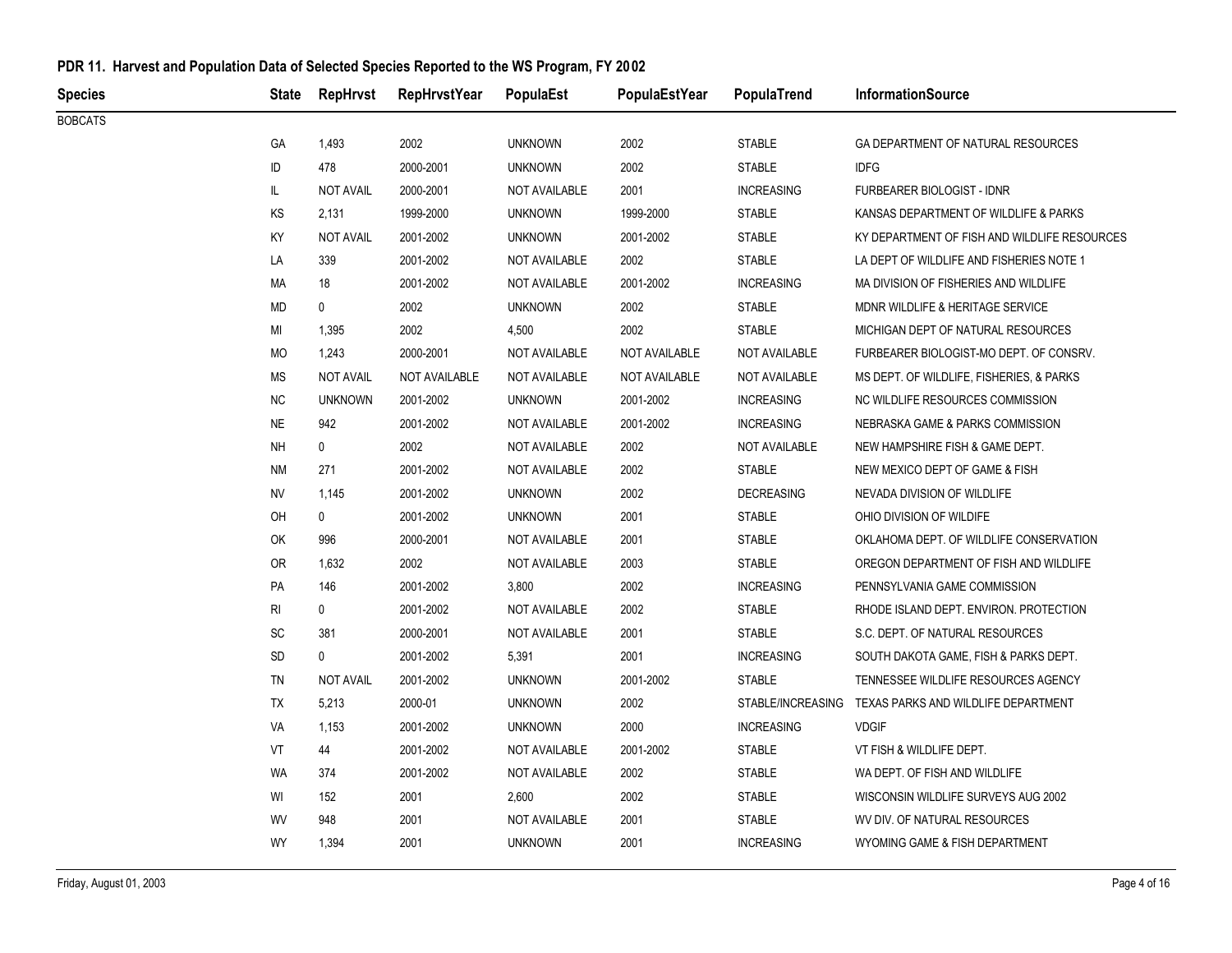| <b>Species</b>             | <b>State</b>  | <b>RepHrvst</b>  | <b>RepHrvstYear</b> | PopulaEst               | PopulaEstYear | PopulaTrend       | <b>InformationSource</b>                     |
|----------------------------|---------------|------------------|---------------------|-------------------------|---------------|-------------------|----------------------------------------------|
| COOTS, HAWAIIAN (T&E)      |               |                  |                     |                         |               |                   |                                              |
|                            | HI            | 0                | 2002                | 3,000                   | 1999          | <b>STABLE</b>     | U.S. FISH & WILDLIFE SERVICE                 |
| CORMORANTS, DOUBLE-CRESTED |               |                  |                     |                         |               |                   |                                              |
|                            | ΝY            | <b>NOT AVAIL</b> |                     | 23,050                  | 2000          | <b>INCREASING</b> | NYS DEPTMENT OF ENVIRONMENTAL CONSERVATION   |
| COYOTES                    |               |                  |                     |                         |               |                   |                                              |
|                            | AK            | <b>NONE</b>      | <b>NONE</b>         | NOT AVAILABLE           | NOT AVAILABLE | <b>UNKNOWN</b>    | ADF&G                                        |
|                            | AL            | <b>UNAVAILAB</b> | 2002                | <b>UNKNOWN</b>          | 2002          | <b>INCREASING</b> | AL DEPT OF WILDLIFE AND FRESHWATER FISH      |
|                            | AR            | 138              | 2001-2002           | DATA NOT AVAILABLE 2001 |               | <b>STABLE</b>     | ARKANSAS GAME & FISH COMMISSION              |
|                            | AZ            | 42,526           | 2000                | 180,000                 | 2000          | <b>INCREASING</b> | ARIZONA GAME & FISH                          |
|                            | CA            | 290              | 2001-2002           | 154,742-773,078         | 2000-2001     | <b>STABLE</b>     | DEPARTMENT OF FISH AND GAME                  |
|                            | CO            | 35,129           | 2001                | <b>UNKNOWN</b>          | 2001          | <b>UNKNOWN</b>    | COLORADO DIVISION OF WILDLIFE                |
|                            | <b>CT</b>     | 144              | 2001-2002           | <b>NOT AVAILABLE</b>    | 2001-2002     | <b>INCREASING</b> | CT DEPT. ENVIRONMENTAL PROTECTION            |
|                            | DE            | <b>NOT AVAIL</b> | 2002                | <b>NOT AVAILABLE</b>    | 2002          | <b>STABLE</b>     | DELAWARE FISH AND WILDLIFE                   |
|                            | $\mathsf{FL}$ | 0                | 2002                | NOT AVAILABLE           | 2002          | <b>STABLE</b>     | FL FISH & WILDLIFE CONSERVATION COMMISSION   |
|                            | GA            | 2,075            | 2002                | <b>UNKNOWN</b>          | 2002          | <b>STABLE</b>     | GA DEPARTMENT OF NATURAL RESOURCES           |
|                            | IA            | 6,149            | 1999-2000           | <b>UNKNOWN</b>          | 2000          | <b>UNKNOWN</b>    | FURBEARER BIOLOGIST-IOWA DNR                 |
|                            | ID            | 1,620            | 2000-2001           | <b>UNKNOWN</b>          | 2002          | <b>STABLE</b>     | IDFG, STATE ADC BOARD, ID WS                 |
|                            | IL.           | <b>NOT AVAIL</b> | 2000-2001           | <b>NOT AVAILABLE</b>    | 2001          | <b>STABLE</b>     | FURBEARER BIOLOGIST - IDNR                   |
|                            | IN            | 1,713            | 2000-2001           | NOT AVAILABLE           | 2002          | <b>STABLE</b>     | INDIANA DEPARTMENT OF NATURAL RESOURCES      |
|                            | KS            | 11,577           | 1999-2000           | <b>UNKNOWN</b>          | 1999-2000     | <b>STABLE</b>     | KANSAS DEPARTMENT OF WILDLIFE & PARKS        |
|                            | KY            | <b>NOT AVAIL</b> | 2001-2002           | <b>UNKNOWN</b>          | 2001-2002     | <b>STABLE</b>     | KY DEPARTMENT OF FISH AND WILDLIFE RESOURCES |
|                            | LA            | 34               | 2001-2002           | NOT AVAILABLE           | 2002          | <b>STABLE</b>     | LA DEPT OF WILDLIFE AND FISHERIES NOTE 1     |
|                            | МA            | 91               | 2001-2002           | <b>NOT AVAILABLE</b>    | 2001-2002     | <b>INCREASING</b> | MA DIVISION OF FISHERIES AND WILDLIFE        |
|                            | <b>MD</b>     | <b>NOT AVAIL</b> | 2001-2002           | <b>UNKNOWN</b>          | 2002          | <b>INCREASING</b> | MDNR WILDLIFE & HERITAGE SERVICE             |
|                            | ME            | 2,207            | 2000-2001           | 13,750                  | 1996          | <b>STABLE</b>     | MAINE DEPT. INLAND FISHERIES & WILDLIFE      |
|                            | MI            | 17,417           | 2002                | 175,000                 | 2002          | <b>STABLE</b>     | MICHIGAN DEPT OF NATURAL RESOURCES           |
|                            | MN            | 16,076           | 2000-2001           | <b>NOT AVAILABLE</b>    | 2001          | <b>STABLE</b>     | MN DEPARTMENT OF NATURAL RESOURCES           |
|                            | <b>MO</b>     | 1,033            | 2000-2001           | NOT AVAILABLE           | NOT AVAILABLE | NOT AVAILABLE     | FURBEARER BIOLOGIST-MO DEPT. OF CONSRV.      |
|                            | <b>MS</b>     | <b>NOT AVAIL</b> | NOT AVAILABLE       | NOT AVAILABLE           | NOT AVAILABLE | NOT AVAILABLE     | MS DEPT. OF WILDLIFE, FISHERIES, & PARKS     |
|                            | ΝC            | <b>UNKNOWN</b>   | 2001-2002           | <b>UNKNOWN</b>          | 2001-2002     | <b>INCREASING</b> | NC WILDLIFE RESOURCES COMMISSION             |
|                            | <b>ND</b>     | 4,850            | 2001                | 26,923                  | 2000          | <b>STABLE</b>     | NORTH DAKOTA GAME AND FISH DEPARTMENT        |
|                            | <b>NE</b>     | 20,972           | 2001-2002           | <b>NOT AVAILABLE</b>    | 2001-2002     | <b>STABLE</b>     | NEBRASKA GAME & PARKS COMMISSION             |
|                            | <b>NH</b>     | 358              | 2001                | NOT AVAILABLE           | 2001          | <b>INCREASING</b> | NEW HAMPSHIRE FISH & GAME DEPT.              |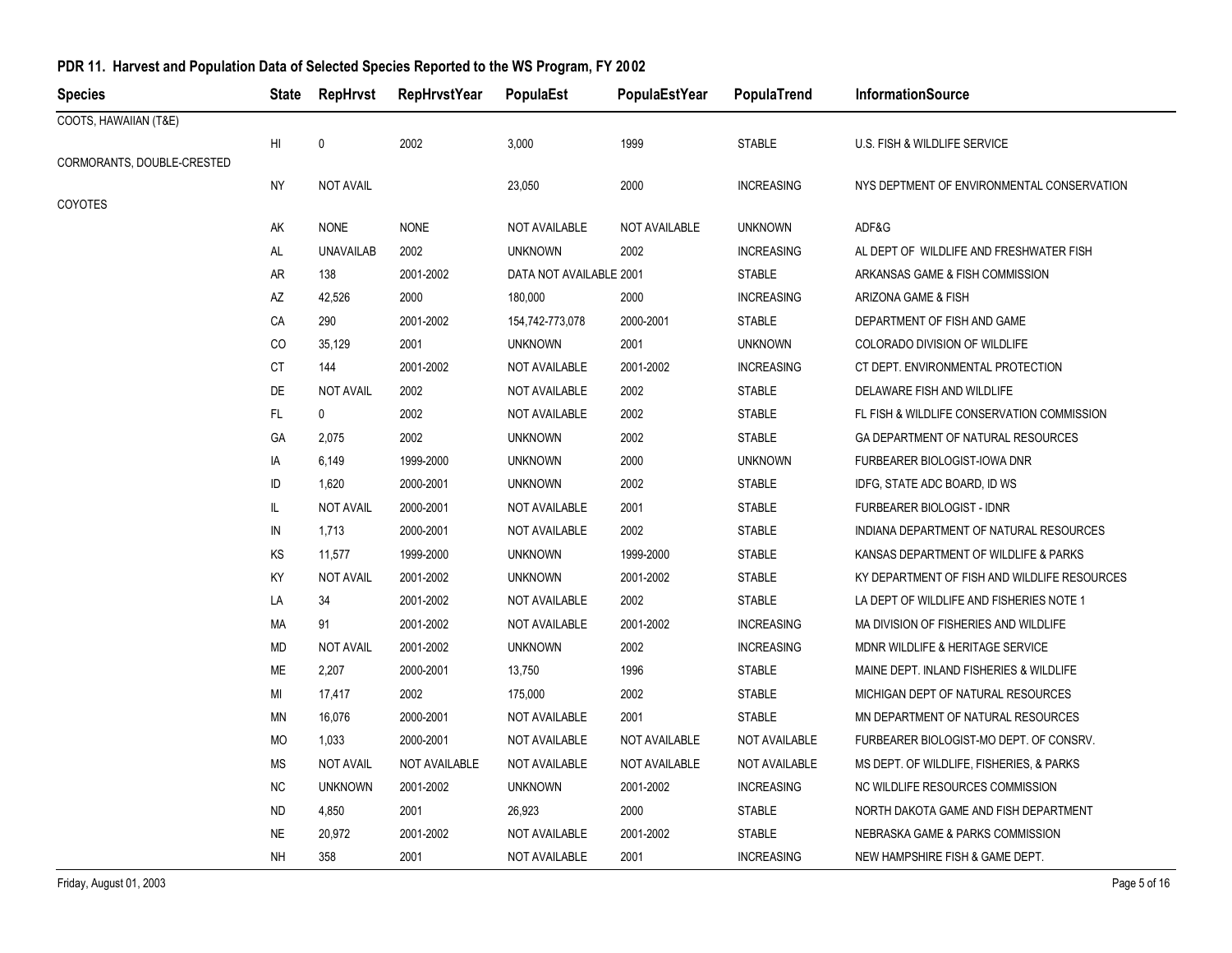| <b>Species</b>          | <b>State</b> | <b>RepHrvst</b>  | <b>RepHrvstYear</b> | PopulaEst      | PopulaEstYear | PopulaTrend       | <b>InformationSource</b>                        |
|-------------------------|--------------|------------------|---------------------|----------------|---------------|-------------------|-------------------------------------------------|
| <b>COYOTES</b>          |              |                  |                     |                |               |                   |                                                 |
|                         | NJ           | 34               | 2002                | 3,000          | 2002          | <b>INCREASING</b> | NJ DIVISION OF FISH AND WILDLIFE                |
|                         | ΝM           | 2,197            | 2001-2002           | NOT AVAILABLE  | 2002          | <b>STABLE</b>     | NEW MEXICO DEPT OF GAME & FISH                  |
|                         | <b>NV</b>    | 1,071            | 2001-2002           | <b>UNKNOWN</b> | 2002          | <b>STABLE</b>     | NEVADA DIVISION OF WILDLIFE                     |
|                         | OH           | 565              | 2001-2002           | <b>UNKNOWN</b> | 2001          | <b>STABLE</b>     | OHIO DIVISION OF WILDIFE                        |
|                         | OK           | 206              | 2000-2001           | NOT AVAILABLE  | 2001          | <b>STABLE</b>     | OKLAHOMA DEPT. OF WILDLIFE CONSERVATION         |
|                         | 0R           | 2,833            | 2002                | NOT AVAILABLE  | 2003          | <b>STABLE</b>     | OREGON DEPARTMENT OF FISH AND WILDLIFE          |
|                         | <b>PA</b>    | 12,363           | 2001-2002           | <b>UNKNOWN</b> | 2002          | <b>STABLE</b>     | PENNSYLVANIA GAME COMMISSION                    |
|                         | RI           | $\mathbf{2}$     | 2001-2002           | NOT AVAILABLE  | 2002          | <b>STABLE</b>     | RHODE ISLAND DEPT. ENVIRON. PROTECTION          |
|                         | SC           | 292              | 2000-2001           | NOT AVAILABLE  | 2001          | <b>INCREASING</b> | S.C. DEPT. OF NATURAL RESOURCES                 |
|                         | SD           | 3,997            | 2001-2002           | 65,799         | 2001          | <b>DECREASING</b> | SOUTH DAKOTA GAME, FISH & PARKS DEPT.           |
|                         | <b>TN</b>    | <b>NOT AVAIL</b> | 2001-2002           | <b>UNKNOWN</b> | 2001-2002     | <b>STABLE</b>     | TENNESSEE WILDLIFE RESOURCES AGENCY             |
|                         | TX           | 17,090           | 2000-01             | <b>UNKNOWN</b> | 2002          | STABLE/INCREASING | TEXAS PARKS AND WILDLIFE DEPARTMENT             |
|                         | UT           | 4,340            | 2000                | 100,000        | 2000          | <b>STABLE</b>     | UTAH DIVISION OF WILDLIFE RESOURCES             |
|                         | VA           | 3,304            | 1999-2000           | <b>UNKNOWN</b> | 2000          | <b>INCREASING</b> | <b>VDGIF</b>                                    |
|                         | VT           | 162              | 2001-2002           | 1,300-3,500    | 2001-2002     | <b>STABLE</b>     | VT FISH & WILDLIFE DEPT.                        |
|                         | WA           | 116              | 2001-2002           | NOT AVAILABLE  | 2002          | <b>INCREASING</b> | WA DEPT. OF FISH AND WILDLIFE                   |
|                         | WV           | 169              | 2001                | NOT AVAILABLE  | 2001          | <b>INCREASING</b> | WV DIV. OF NATURAL RESOURCES                    |
|                         | <b>WY</b>    | <b>NOT AVAIL</b> | 2001                | <b>UNKNOWN</b> | 2001          | <b>STABLE</b>     | WYOMING GAME & FISH DEPARTMENT                  |
| CROWS, AMERICAN         |              |                  |                     |                |               |                   |                                                 |
|                         | ID           | <b>UNKNOWN</b>   | 2001                | <b>UNKNOWN</b> | 2000          | <b>INCREASING</b> | <b>USGS</b>                                     |
|                         | VA           | 143,863          | 1999-2000           | <b>UNKNOWN</b> | 2000          | <b>INCREASING</b> | <b>USGS</b>                                     |
| DEER, AXIS              |              |                  |                     |                |               |                   |                                                 |
| DEER, PHILIPPINE SAMBAR | HI           | 378              | 2002                | <b>UNKNOWN</b> |               | <b>UNKNOWN</b>    | DEPT. OF LAND & NATURAL RESOURCES, USPS         |
|                         | GU           | 275              | 2000-2001           | <b>UNKNOWN</b> | 2001          | <b>UNKNOWN</b>    | GUAM DIVISION OF AQUATIC AND WILDLIFE RESOURCES |
| DEER, WHITE-TAILED      |              |                  |                     |                |               |                   |                                                 |
|                         | AL           | <b>NOT AVAIL</b> | 2002                | 1600000        | 2002          | <b>STABLE</b>     | AL DEPT OF WILDLIFE AND FRESHWATER FISH         |
|                         | FL.          | 144,415          | 2002                | NOT AVAILABLE  | 2002          | <b>INCREASING</b> | FL FISH & WILDLIFE CONSERVATION COMMISSION      |
|                         | GA           | 446,000          | 2002                | 1,300,000      | 2002          | <b>STABLE</b>     | GA DEPARTMENT OF NATURAL RESOURCES              |
|                         | IL.          | <b>NOT AVAIL</b> | 2000-2001           | NOT AVAILABLE  | 2001          | <b>STABLE</b>     | <b>GAME BIOLOGIST - IDNR</b>                    |
|                         | KY           | 114,130          | 2001-2002           | <b>UNKNOWN</b> | 2001-2002     | <b>STABLE</b>     | KY DEPARTMENT OF FISH AND WILDLIFE RESOURCES    |
|                         | <b>MD</b>    | 93,770           | 2001-2002           | 240,000        | 2001          | <b>INCREASING</b> | MDNR WILDLIFE & HERITAGE SERVICE                |
|                         |              |                  |                     |                |               |                   |                                                 |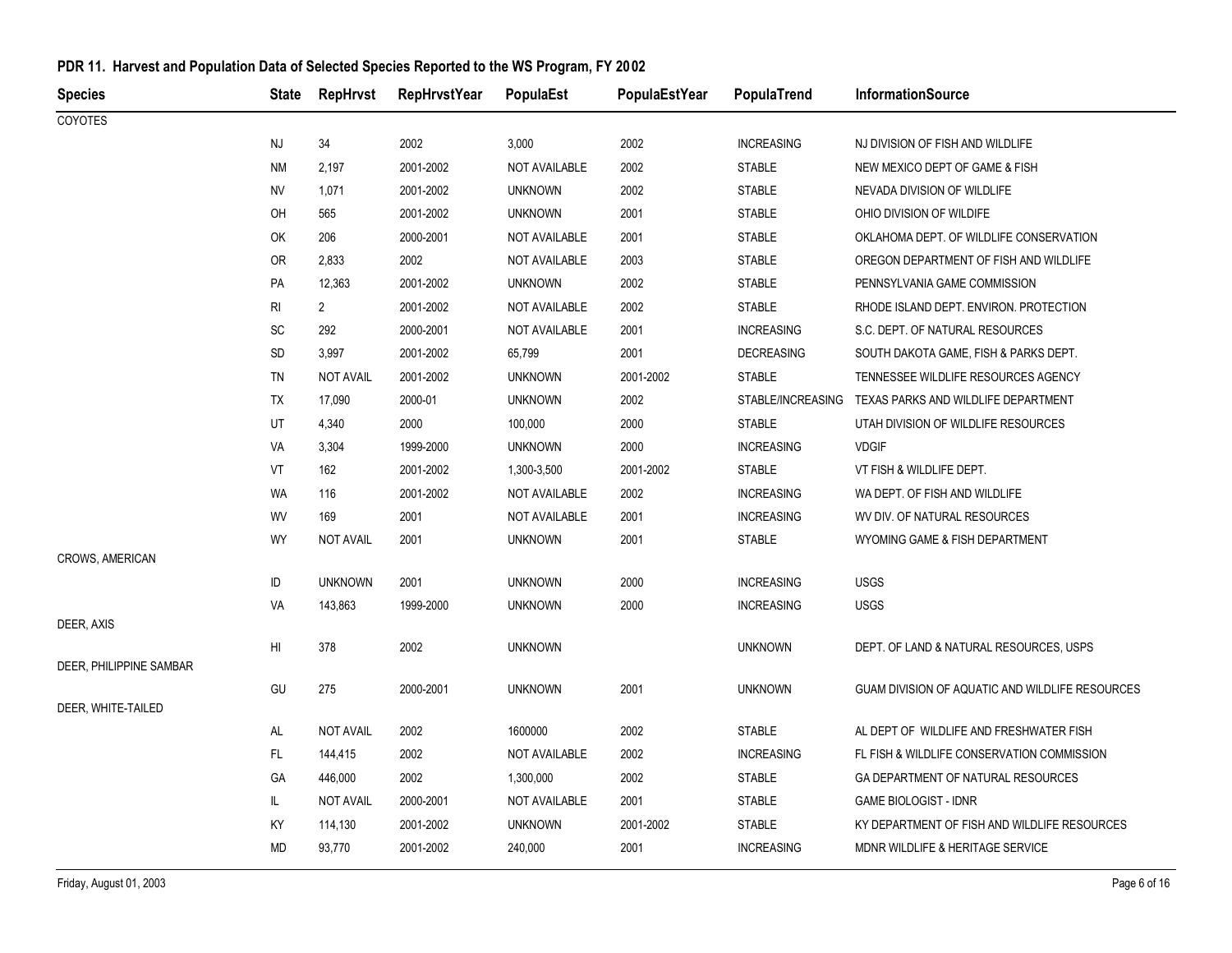| <b>Species</b>         | <b>State</b>           | <b>RepHrvst</b>  | <b>RepHrvstYear</b> | PopulaEst       | PopulaEstYear | PopulaTrend       | <b>InformationSource</b>                   |
|------------------------|------------------------|------------------|---------------------|-----------------|---------------|-------------------|--------------------------------------------|
| DEER, WHITE-TAILED     |                        |                  |                     |                 |               |                   |                                            |
|                        | МE                     | 31,473           | 2000-2001           | 480,000         | 1999          | <b>INCREASING</b> | MAINE DEPT. INLAND FISHERIES & WILDLIFE    |
|                        | MN                     | 216,000          | 2002                | 1,100,000       | 2002          | <b>INCREASING</b> | MN DEPARTMENT OF NATURAL RESOURCES         |
|                        | NΗ                     | 11,089           | 2002                | 75,000-80,000   | 2002          | <b>INCREASING</b> | NEW HAMPSHIRE FISH & GAME DEPT.            |
|                        | NJ                     | 69,970           | 2002                | 178600          | 2001          | <b>DECREASING</b> | NJ DIVISION OF FISH AND WILDLIFE           |
|                        | NY                     | 295,000          | 2000                | 1,000,000       | 2000          | <b>INCREASING</b> | NYS DEPTMENT OF ENVIRONMENTAL CONSERVATION |
|                        | PA                     | 486,014          | 2001-2002           | 1,370,000       | 2002          | <b>DECREASING</b> | PENNSYLVANIA GAME COMMISSION               |
|                        | <b>SC</b>              | <b>NOT AVAIL</b> | 2000-2001           | 1,000,000       | 2001          | <b>INCREASING</b> | S.C. DEPT. OF NATURAL RESOURCES            |
|                        | TN                     | 152,620          | 2001-2002           | <b>UNKNOWN</b>  | 2001-2002     | <b>STABLE</b>     | TENNESSEE WILDLIFE RESOURCES AGENCY        |
|                        | VA                     | 214,890          | 2001-2002           | 1,000,000       | 2002          | <b>STABLE</b>     | <b>VDGIF</b>                               |
|                        | VT                     | 16,500           | 2001-2002           | 145,000         | 2001-2002     | <b>STABLE</b>     | VT FISH & WILDLIFE DEPT.                   |
|                        | WI                     | 446,957          | 2001                | 1,500,000       | 2002          | <b>INCREASING</b> | WISCONSIN WILDLIFE SURVEYS AUG 2002        |
|                        | WV                     | 217,416          | 2001                | 890,000         | 2001          | <b>STABLE</b>     | WV DIV. OF NATURAL RESOURCES               |
| DOVES, SPOTTED         |                        |                  |                     |                 |               |                   |                                            |
|                        | H <sub>II</sub>        | 159              | 2002                | <b>UNKNOWN</b>  |               | <b>UNKNOWN</b>    | DEPT. OF LAND & NATURAL RESOURCES          |
| DOVES, ZEBRA           |                        |                  |                     |                 |               |                   |                                            |
| DUCKS, DABBLING/DIVING | $\mathsf{H}\mathsf{I}$ | 229              | 2002                | <b>UNKNOWN</b>  |               | <b>UNKNOWN</b>    | DEPT. OF LAND & NATURAL RESOURCES          |
|                        | AK                     | 61,900           | 2001                | 6,427,000       | 2001          | <b>DECREASING</b> | <b>USFWS</b>                               |
| DUCKS, HAWAIIAN (T&E)  |                        |                  |                     |                 |               |                   |                                            |
|                        | H <sub>II</sub>        | $\mathbf 0$      | 2002                | 2,500           | 1999          | <b>STABLE</b>     | U.S. FISH & WILDLIFE SERVICE               |
| <b>FISHERS</b>         |                        |                  |                     |                 |               |                   |                                            |
|                        | MA                     | 197              | 2001-2002           | NOT AVAILABLE   | 2001-2002     | <b>INCREASING</b> | MA DIVISION OF FISHERIES AND WILDLIFE      |
|                        | R <sub>l</sub>         | 10               | 2001-2002           | NOT AVAILABLE   | 2002          | <b>INCREASING</b> | RHODE ISLAND DEPT. ENVIRON. PROTECTION     |
|                        | WV                     | 45               | 2001                | NOT AVAILABLE   | 2001          | <b>INCREASING</b> | WV DIV. OF NATURAL RESOURCES               |
| FOXES, ARCTIC          |                        |                  |                     |                 |               |                   |                                            |
| FOXES, GRAY            | AK                     | <b>NONE</b>      | <b>NONE</b>         | NOT AVAILABLE   | NOT AVAILABLE | <b>UNKNOWN</b>    | ADF&G                                      |
|                        | CA                     | 203              | 2001-2002           | 119,690-363,858 | 2000-2001     | <b>STABLE</b>     | DEPARTMENT OF FISH AND GAME                |
|                        | СT                     | 22               | 2001-2002           | NOT AVAILABLE   | 2001-2002     | NOT AVAILABLE     | CT DEPT. ENVIRONMENTAL PROTECTION          |
|                        | DE                     | <b>NOT AVAIL</b> | 2002                | NOT AVAILABLE   | 2002          | <b>STABLE</b>     | DELAWARE FISH AND WILDLIFE                 |
|                        | FL                     | 0                | 2002                | NOT AVAILABLE   | 2002          | <b>STABLE</b>     | FL FISH & WILDLIFE CONSERVATION COMMISSION |
|                        | GA                     | 3,239            | 2002                | <b>UNKNOWN</b>  | 2002          | <b>STABLE</b>     | GA DEPARTMENT OF NATURAL RESOURCES         |
|                        |                        |                  |                     |                 |               |                   |                                            |
|                        | IA                     | 610              | 1999-2000           | <b>UNKNOWN</b>  | 2000          | <b>UNKNOWN</b>    | <b>FURBEARER BIOLOGIST-IOWA DNR</b>        |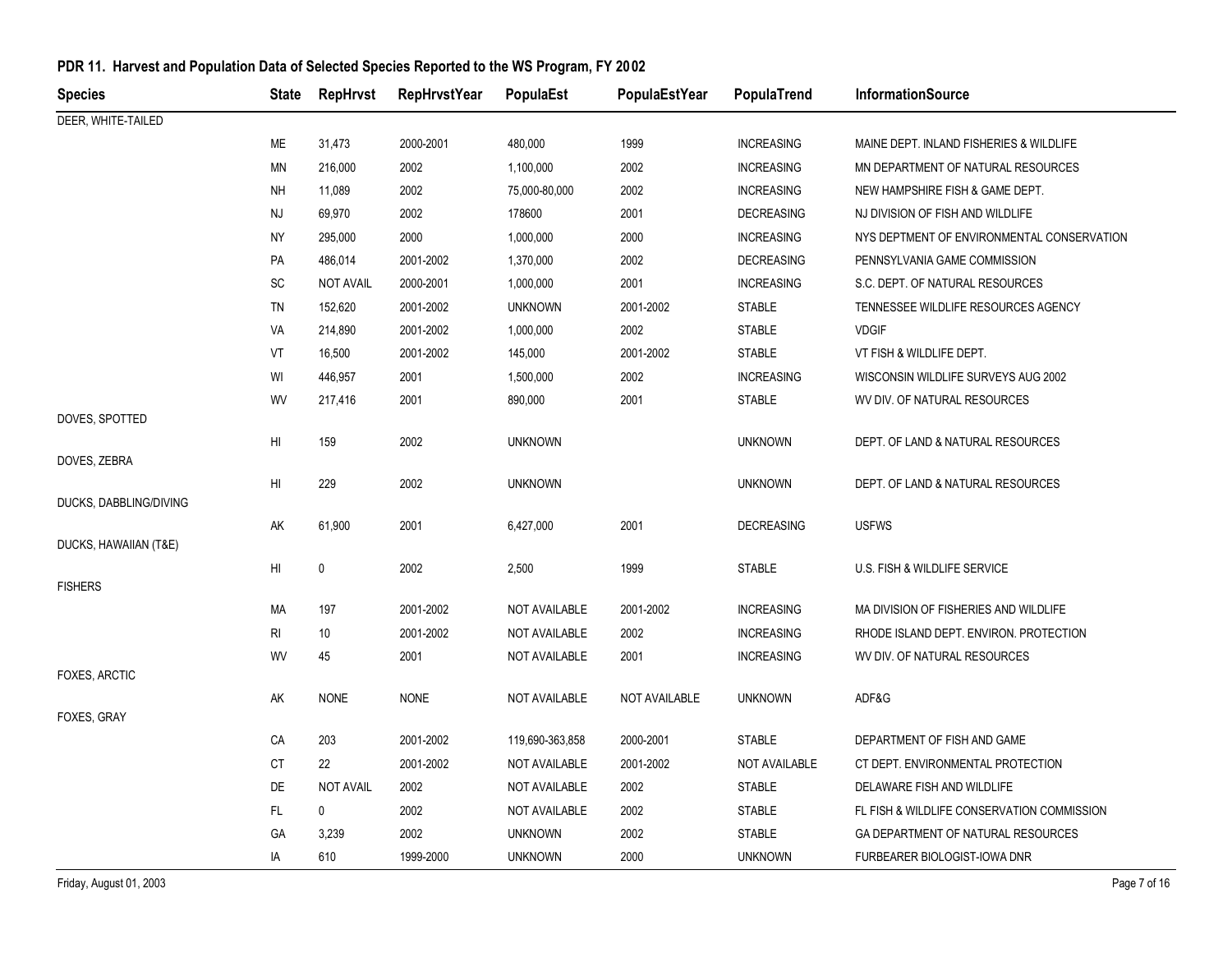| <b>Species</b> | State     | RepHrvst         | <b>RepHrvstYear</b> | PopulaEst      | PopulaEstYear | PopulaTrend       | <b>InformationSource</b>                     |
|----------------|-----------|------------------|---------------------|----------------|---------------|-------------------|----------------------------------------------|
| FOXES, GRAY    |           |                  |                     |                |               |                   |                                              |
|                | IL.       | <b>NOT AVAIL</b> | 2000-2001           | NOT AVAILABLE  | 2001          | <b>DECREASING</b> | FURBEARER BIOLOGIST - IDNR                   |
|                | IN        | 240              | 2000-2001           | NOT AVAILABLE  | 2002          | <b>STABLE</b>     | INDIANA DEPARTMENT OF NATURAL RESOURCES      |
|                | KS        | 190              | 1999-2000           | <b>UNKNOWN</b> | 1999-2000     | <b>STABLE</b>     | KANSAS DEPARTMENT OF WILDLIFE & PARKS        |
|                | KY        | <b>NOT AVAIL</b> | 2001-2002           | <b>UNKNOWN</b> | 2001-2002     | <b>STABLE</b>     | KY DEPARTMENT OF FISH AND WILDLIFE RESOURCES |
|                | МA        | 50               | 2001-2002           | NOT AVAILABLE  | 2001-2002     | <b>STABLE</b>     | MA DIVISION OF FISHERIES AND WILDLIFE        |
|                | <b>MD</b> | <b>NOT AVAIL</b> | 2001-2002           | <b>UNKNOWN</b> | 2002          | <b>STABLE</b>     | MDNR WILDLIFE & HERITAGE SERVICE             |
|                | MI        | 2,781            | 2002                | 140,000        | 2002          | <b>STABLE</b>     | MICHIGAN DEPT OF NATURAL RESOURCES           |
|                | MO        | 469              | 2000-2001           | NOT AVAILABLE  | NOT AVAILABLE | NOT AVAILABLE     | FURBEARER BIOLOGIST-MO DEPT. OF CONSRV.      |
|                | MS        | <b>NOT AVAIL</b> | NOT AVAILABLE       | NOT AVAILABLE  | NOT AVAILABLE | NOT AVAILABLE     | MS DEPT. OF WILDLIFE, FISHERIES, & PARKS     |
|                | <b>NC</b> | <b>UNKNOWN</b>   | 2001-2002           | <b>UNKNOWN</b> | 2001-2002     | <b>INCREASING</b> | NC WILDLIFE RESOURCES COMMISSION             |
|                | <b>NH</b> | 75               | 2001                | NOT AVAILABLE  | 2001          | <b>STABLE</b>     | NEW HAMPSHIRE FISH & GAME DEPT.              |
|                | NM        | 488              | 2001-2002           | NOT AVAILABLE  | 2002          | <b>STABLE</b>     | NEW MEXICO DEPT OF GAME & FISH               |
|                | NV        | 497              | 2001-2002           | <b>UNKNOWN</b> | 2002          | <b>STABLE</b>     | NEVADA DIVISION OF WILDLIFE                  |
|                | OH        | 517              | 2001-2002           | <b>UNKNOWN</b> | 2001          | <b>STABLE</b>     | OHIO DIVISION OF WILDIFE                     |
|                | OK        | 65               | 2000-2001           | NOT AVAILABLE  | 2001          | <b>STABLE</b>     | OKLAHOMA DEPT. OF WILDLIFE CONSERVATION      |
|                | PA        | 23,275           | 2001-2002           | <b>UNKNOWN</b> | 2002          | <b>STABLE</b>     | PENNSYLVANIA GAME COMMISSION                 |
|                | RI        | 4                | 2001-2002           | NOT AVAILABLE  | 2002          | STABLE            | RHODE ISLAND DEPT. ENVIRON. PROTECTION       |
|                | TN        | <b>NOT AVAIL</b> | 2001-2002           | <b>UNKNOWN</b> | 2001-2002     | <b>STABLE</b>     | TENNESSEE WILDLIFE RESOURCES AGENCY          |
|                | <b>TX</b> | 6,416            | 2000-01             | <b>UNKNOWN</b> | 2002          | <b>STABLE</b>     | TEXAS PARKS AND WILDLIFE DEPARTMENT          |
|                | VA        | 14,107           | 1999-2000           | <b>UNKNOWN</b> | 2000          | <b>INCREASING</b> | <b>VDGIF</b>                                 |
|                | VT        | 20               | 2001-2002           | NOT AVAILABLE  | 2001-2002     | <b>STABLE</b>     | VT FISH & WILDLIFE DEPT.                     |
|                | WV        | 2,147            | 2001                | NOT AVAILABLE  | 2001          | <b>STABLE</b>     | WV DIV. OF NATURAL RESOURCES                 |
| FOXES, KIT     |           |                  |                     |                |               |                   |                                              |
|                | <b>NM</b> | 36               | 2001-2002           | NOT AVAILABLE  | 2002          | <b>STABLE</b>     | NEW MEXICO DEPT OF GAME & FISH               |
| FOXES, RED     |           |                  |                     |                |               |                   |                                              |
|                | AK        | <b>NONE</b>      | <b>NONE</b>         | NOT AVAILABLE  | NOT AVAILABLE | <b>UNKNOWN</b>    | ADF&G                                        |
|                | СT        | 38               | 2001-2002           | NOT AVAILABLE  | 2001-2002     | <b>INCREASING</b> | CT DEPT. ENVIRONMENTAL PROTECTION            |
|                | DE        | <b>NOT AVAIL</b> | 2002                | NOT AVAILABLE  | 2002          | <b>STABLE</b>     | DELAWARE FISH AND WILDLIFE                   |
|                | FL.       | 0                | 2002                | NOT AVAILABLE  | 2002          | NOT AVAILABLE     | FL FISH & WILDLIFE CONSERVATION COMMISSION   |
|                | GA        | 709              | 2002                | <b>UNKNOWN</b> | 2002          | <b>STABLE</b>     | GA DEPARTMENT OF NATURAL RESOURCES           |
|                | IA        | 11,642           | 1999-2000           | <b>UNKNOWN</b> | 2000          | <b>UNKNOWN</b>    | FURBEARER BIOLOGIST-IOWA DNR                 |
|                | ID        | 2,047            | 2000-2001           | <b>UNKNOWN</b> | 2002          | <b>DECREASING</b> | <b>IDFG</b>                                  |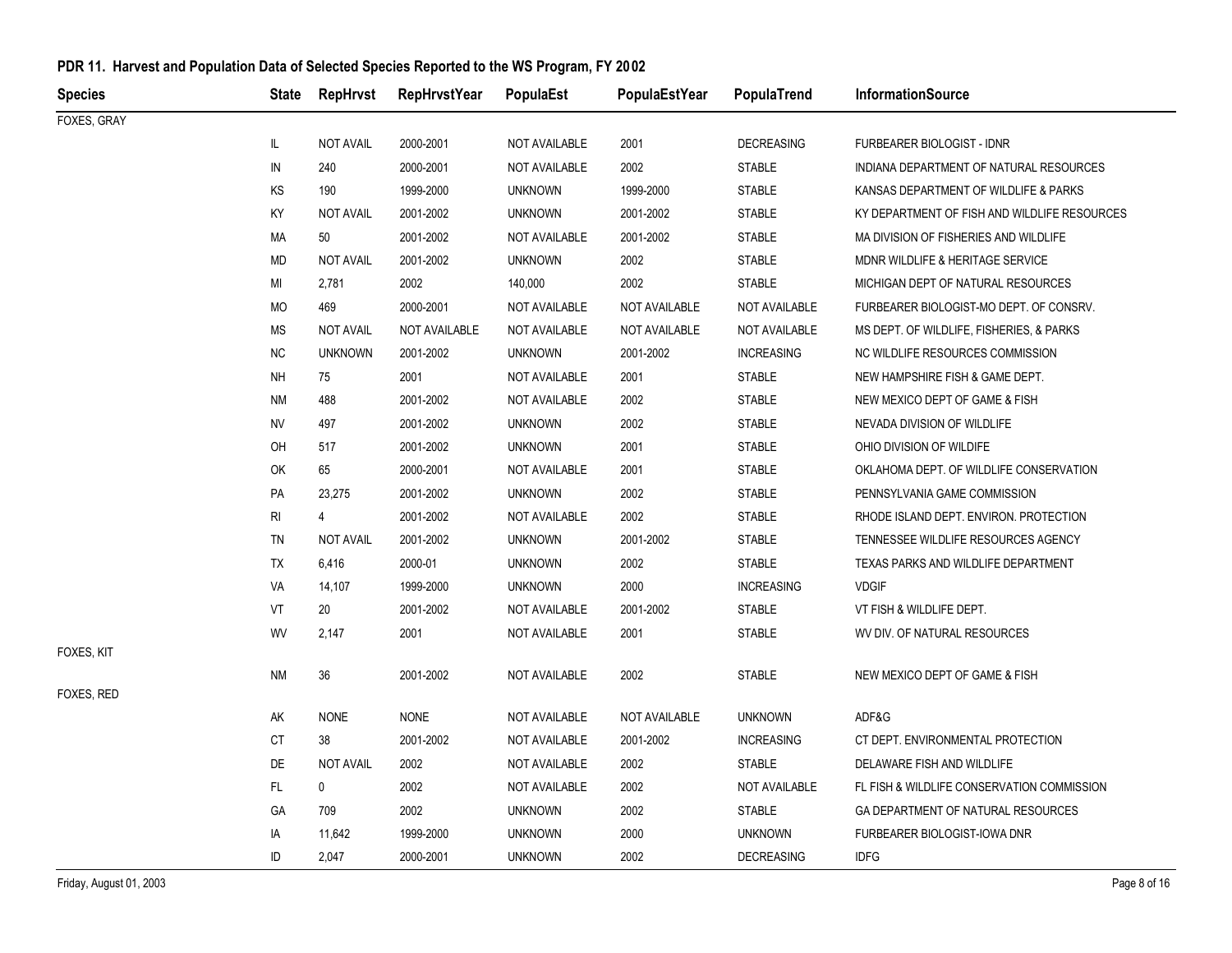| <b>Species</b> |           | State RepHrvst   | RepHrvstYear  | PopulaEst      | PopulaEstYear | PopulaTrend            | <b>InformationSource</b>                     |
|----------------|-----------|------------------|---------------|----------------|---------------|------------------------|----------------------------------------------|
| FOXES, RED     |           |                  |               |                |               |                        |                                              |
|                | IL.       | <b>NOT AVAIL</b> | 2000-2001     | NOT AVAILABLE  | 2001          | <b>DECREASING</b>      | <b>FURBEARER BIOLOGIST - IDNR</b>            |
|                | IN        | 1,335            | 2000-2001     | NOT AVAILABLE  | 2002          | <b>SLIGHT INCREASE</b> | INDIANA DEPARTMENT OF NATURAL RESOURCES      |
|                | KS        | 456              | 1999-2000     | <b>UNKNOWN</b> | 1999-2000     | <b>STABLE</b>          | KANSAS DEPARTMENT OF WILDLIFE & PARKS        |
|                | KY        | <b>NOT AVAIL</b> | 2001-2002     | <b>UNKNOWN</b> | 2001-2002     | <b>STABLE</b>          | KY DEPARTMENT OF FISH AND WILDLIFE RESOURCES |
|                | LA        | 25               | 2001-2002     | NOT AVAILABLE  | 2002          | <b>STABLE</b>          | LA DEPT OF WILDLIFE AND FISHERIES NOTE 1     |
|                | МA        | 36               | 2001-2002     | NOT AVAILABLE  | 2001-2002     | <b>INCREASING</b>      | MA DIVISION OF FISHERIES AND WILDLIFE        |
|                | <b>MD</b> | <b>NOT AVAIL</b> | 2001-2002     | <b>UNKNOWN</b> | 2002          | <b>STABLE</b>          | MDNR WILDLIFE & HERITAGE SERVICE             |
|                | MI        | 5,672            | 2002          | 250,000        | 2002          | <b>STABLE</b>          | MICHIGAN DEPT OF NATURAL RESOURCES           |
|                | MO        | 514              | 2000-2001     | NOT AVAILABLE  | NOT AVAILABLE | NOT AVAILABLE          | FURBEARER BIOLOGIST-MO DEPT. OF CONSRV.      |
|                | MS        | <b>NOT AVAIL</b> | NOT AVAILABLE | NOT AVAILABLE  | NOT AVAILABLE | NOT AVAILABLE          | MS DEPT. OF WILDLIFE, FISHERIES, & PARKS     |
|                | NC.       | <b>UNKNOWN</b>   | 2001-2002     | <b>UNKNOWN</b> | 2001-2002     | <b>INCREASING</b>      | NC WILDLIFE RESOURCES COMMISSION             |
|                | ND.       | 1,095            | 2001          | 103,987        | 2000          | <b>DECREASING</b>      | NORTH DAKOTA GAME AND FISH DEPARTMENT        |
|                | <b>NE</b> | 2,866            | 2001-2002     | NOT AVAILABLE  | 2001-2002     | <b>DECREASING</b>      | NEBRASKA GAME & PARKS COMMISSION             |
|                | <b>NH</b> | 208              | 2001          | NOT AVAILABLE  | 2001          | <b>STABLE</b>          | NEW HAMPSHIRE FISH & GAME DEPT.              |
|                | NJ        | 1,899            | 2002          | <b>UNKNOWN</b> | 2002          | STABLE                 | NJ DIVISION OF FISH AND WILDLIFE             |
|                | <b>NM</b> | 22               | 2001-2002     | NOT AVAILABLE  | 2002          | <b>STABLE</b>          | NEW MEXICO DEPT OF GAME & FISH               |
|                | <b>NV</b> | 0                | 2001-2002     | <b>UNKNOWN</b> | 2002          | <b>INCREASING</b>      | NEVADA DIVISION OF WILDLIFE                  |
|                | OH        | 1,838            | 2001-2002     | <b>UNKNOWN</b> | 2001          | <b>STABLE</b>          | OHIO DIVISION OF WILDIFE                     |
|                | OK        | $\mathbf 0$      | 2000-2001     | NOT AVAILABLE  | 2001          | <b>INCREASING</b>      | OKLAHOMA DEPT. OF WILDLIFE CONSERVATION      |
|                | PA        | 33,003           | 2001-2002     | <b>UNKNOWN</b> | 2002          | STABLE                 | PENNSYLVANIA GAME COMMISSION                 |
|                | RI        | 4                | 2001-2002     | NOT AVAILABLE  | 2002          | <b>STABLE</b>          | RHODE ISLAND DEPT. ENVIRON. PROTECTION       |
|                | <b>SD</b> | 212              | 2001-2002     | 38,513         | 2001          | <b>DECREASING</b>      | SOUTH DAKOTA GAME, FISH & PARKS DEPT.        |
|                | TN        | <b>NOT AVAIL</b> | 2001-2002     | <b>UNKNOWN</b> | 2001-2002     | <b>STABLE</b>          | TENNESSEE WILDLIFE RESOURCES AGENCY          |
|                | TX        | 990              | 2000-01       | <b>UNKNOWN</b> | 2002          | <b>STABLE</b>          | TEXAS PARKS AND WILDLIFE DEPARTMENT          |
|                | UT        | 5,602            | 1999          | 43,700         | 2000          | STABLE                 | UTAH DIVISION OF WILDLIFE RESOURCES          |
|                | VA        | 15,632           | 1999-2000     | <b>UNKNOWN</b> | 2000          | <b>STABLE</b>          | <b>VDGIF</b>                                 |
|                | VT        | 147              | 2001-2002     | NOT AVAILABLE  | 2001-2002     | <b>INCREASING</b>      | VT FISH & WILDLIFE DEPT.                     |
|                | <b>WA</b> | <b>NONE</b>      | 2001-2002     | NOT AVAILABLE  | NOT AVAILABLE | <b>UNKNOWN</b>         | WA DEPT. OF FISH AND WILDLIFE                |
|                | WV        | 747              | 2001          | NOT AVAILABLE  | 2001          | <b>STABLE</b>          | WV DIV. OF NATURAL RESOURCES                 |
|                | <b>WY</b> | <b>NOT AVAIL</b> | 2001          | <b>UNKNOWN</b> | 2001          | <b>STABLE</b>          | WYOMING GAME & FISH DEPARTMENT               |
| FOXES, SWIFT   |           |                  |               |                |               |                        |                                              |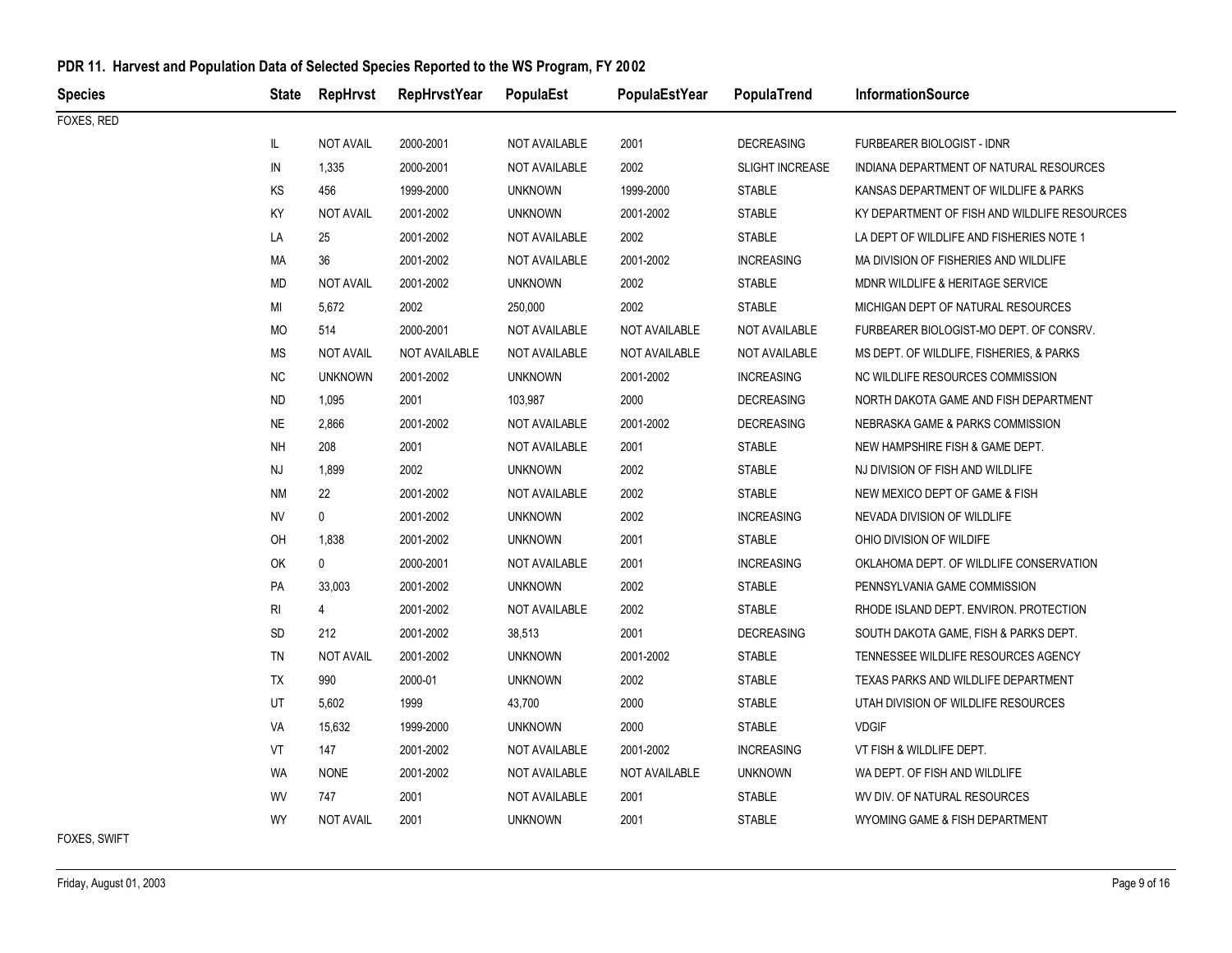| <b>Species</b>            | <b>State</b>   | <b>RepHrvst</b>  | <b>RepHrvstYear</b> | PopulaEst      | PopulaEstYear | PopulaTrend       | <b>InformationSource</b>                   |
|---------------------------|----------------|------------------|---------------------|----------------|---------------|-------------------|--------------------------------------------|
| FOXES, SWIFT              |                |                  |                     |                |               |                   |                                            |
|                           | KS             | 5                | 1999-2000           | <b>UNKNOWN</b> | 1999-2000     | <b>STABLE</b>     | KANSAS DEPARTMENT OF WILDLIFE & PARKS      |
|                           | <b>NM</b>      | 35               | 2001-2002           | NOT AVAILABLE  | 2002          | <b>STABLE</b>     | NEW MEXICO DEPT OF GAME & FISH             |
| FRANCOLINS, BLACK         |                |                  |                     |                |               |                   |                                            |
|                           | HI             | 331              | 2002                | <b>UNKNOWN</b> |               | <b>UNKNOWN</b>    | DEPT. OF LAND & NATURAL RESOURCES          |
| <b>FRANCOLINS, GRAY</b>   |                |                  |                     |                |               |                   |                                            |
| GEESE, CANADA             | HI             | 82               | 2002                | <b>UNKNOWN</b> |               | <b>UNKNOWN</b>    | DEPT. OF LAND & NATURAL RESOURCES          |
|                           | AK             | 6,200            | 2001                | NOT AVAILABLE  | NOT AVAILABLE | <b>UNKNOWN</b>    | <b>USFWS</b>                               |
|                           | GA             | 11,072           | 2002                | 83,000         | 2002          | <b>STABLE</b>     | GA DEPARTMENT OF NATURAL RESOURCES         |
|                           | IL.            | <b>NOT AVAIL</b> | 2000-2001           | NOT AVAILABLE  | 2001          | <b>STABLE</b>     | WATERFOWL BIOLOGIST - IDNR                 |
|                           | MD             | 77,000           | 2000-2001           | <b>UNKNOWN</b> | 2002          | <b>INCREASING</b> | MDNR WILDLIFE & HERITAGE SERVICE           |
|                           | NJ             | 43,200           | 2002                | 96,828         | 2002          | <b>STABLE</b>     | NJ DIVISION OF FISH AND WILDLIFE           |
|                           | <b>NY</b>      | 55,300           | 1999                | 159,000        | 1999          | <b>INCREASING</b> | NYS DEPTMENT OF ENVIRONMENTAL CONSERVATION |
|                           | PA             | 197,767          | 2001-2002           | 234,754        | 2002          | <b>STABLE</b>     | PENNSYLVANIA GAME COMMISSION               |
|                           | VA             | 43,817           | 2001-2002           | 199,212        | 2001          | <b>STABLE</b>     | <b>VDGIF</b>                               |
|                           | WA             | 74,394           | 2001-2002           | NOT AVAILABLE  | 2002          | <b>INCREASING</b> | WA DEPT. OF FISH AND WILDLIFE              |
|                           | WV             | 4,550            | 2001                | 26,000         | 2001          | <b>STABLE</b>     | WV DNR AND US FISH & WILDLIFE SERVICE      |
| GEESE, HAWAIIAN (T&E)     |                |                  |                     |                |               |                   |                                            |
|                           | HI             | $\mathbf 0$      | 2002                | 1,186          | 2002          | <b>INCREASING</b> | DEPT. OF LAND & NATURAL RESOURCES, USFWS   |
| GOATS, FERAL              |                |                  |                     |                |               |                   |                                            |
| GULLS, CALIFORNIA         | H <sub>l</sub> | 850              | 2002                | <b>UNKNOWN</b> |               | <b>UNKNOWN</b>    | DEPT. OF LAND & NATURAL RESOURCES, USPS    |
|                           | ID             | <b>UNKNOWN</b>   | 2001                | <b>UNKNOWN</b> | 2000          | <b>STABLE</b>     | <b>USGS</b>                                |
| GULLS, GREAT BLACK-BACKED |                |                  |                     |                |               |                   |                                            |
|                           | <b>NY</b>      | <b>NOT AVAIL</b> |                     | 14,400         | 1996          | <b>STABLE</b>     | NYS DEPTMENT OF ENVIRONMENTAL CONSERVATION |
| <b>GULLS, HERRING</b>     |                |                  |                     |                |               |                   |                                            |
|                           | NJ             | $\mathbf 0$      | 2002                | 6,800          | 1995          | <b>STABLE</b>     | NJ DIVISION OF FISH AND WILDLIFE           |
|                           | NY             | <b>NOT AVAIL</b> |                     | 20,398         | 1996          | <b>STABLE</b>     | NYS DEPTMENT OF ENVIRONMENTAL CONSERVATION |
| GULLS, LAUGHING           |                |                  |                     |                |               |                   |                                            |
|                           | NJ             | 0                | 2002                | 3,900          | 1995          | <b>STABLE</b>     | NJ DIVISION OF FISH AND WILDLIFE           |
| GULLS, RING-BILLED        |                |                  |                     |                |               |                   |                                            |
|                           | ID             | <b>UNKNOWN</b>   | 2001                | <b>UNKNOWN</b> | 2000          | STABLE            | <b>USGS</b>                                |
|                           | <b>NY</b>      | <b>NOT AVAIL</b> |                     | 241,000        | 1996          | <b>INCREASING</b> | NYS DEPTMENT OF ENVIRONMENTAL CONSERVATION |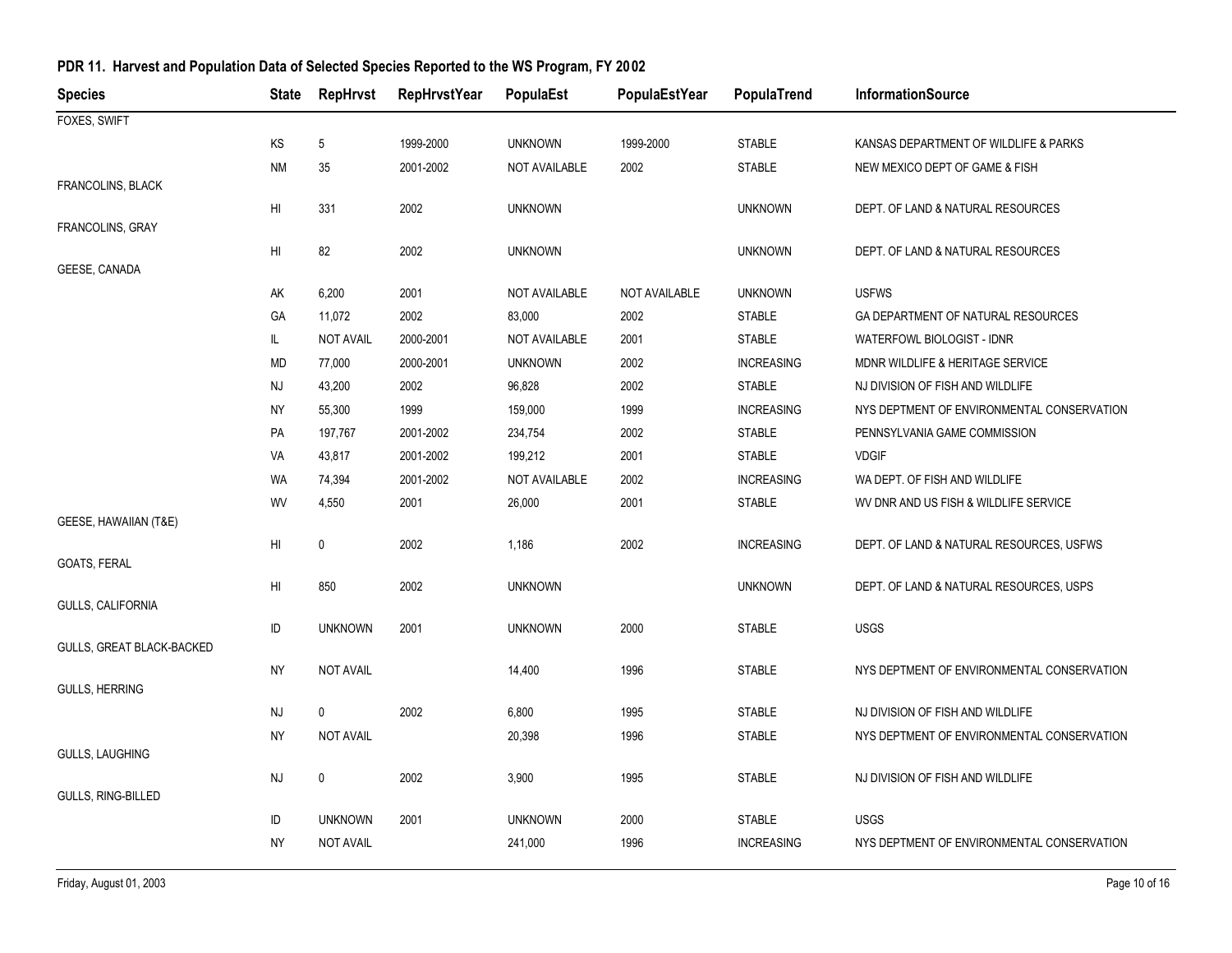| <b>Species</b>           | State      | <b>RepHrvst</b>  | <b>RepHrvstYear</b> | PopulaEst               | PopulaEstYear | PopulaTrend       | <b>InformationSource</b>                        |
|--------------------------|------------|------------------|---------------------|-------------------------|---------------|-------------------|-------------------------------------------------|
| HOGS, FERAL              |            |                  |                     |                         |               |                   |                                                 |
|                          | FL.        | 136,327          | 2002                | NOT AVAILABLE           | 2002          | <b>STABLE</b>     | FL FISH & WILDLIFE CONSERVATION COMMISSION      |
|                          | GU         | 251              | 2000-2001           | <b>UNKNOWN</b>          | 2001          | <b>UNKNOWN</b>    | GUAM DIVISION OF AQUATIC AND WILDLIFE RESOURCES |
|                          | HI         | 1,704            | 2002                | <b>UNKNOWN</b>          |               | <b>UNKNOWN</b>    | DEPT. OF LAND & NATURAL RESOURCES, USPS         |
| LIONS, MOUNTAIN (COUGAR) |            |                  |                     |                         |               |                   |                                                 |
|                          | AR         | <b>NO LEGAL</b>  | 2001                | DATA NOT AVAILABLE 2001 |               | NOT AVAILABLE     | ARKANSAS GAME & FISH COMMISSION                 |
|                          | AZ         | 385              | 2001                | 2,500                   | 2001          | <b>STABLE</b>     | ARIZONA GAME & FISH                             |
|                          | CA         | 136              | 2000-2001           | 4,000-6,000             | 1999-2000     | STABLE            | DEPARTMENT OF FISH AND GAME                     |
|                          | CO         | 439              | 2001                | <b>UNKNOWN</b>          | 2001          | <b>UNKNOWN</b>    | COLORADO DIVISION OF WILDLIFE                   |
|                          | ID         | 701              | 2000-2001           | NOT AVAILABLE           | 2002          | STBLE/DECR        | <b>IDFG</b>                                     |
|                          | <b>NM</b>  | 232              | 2001-2002           | 2,000                   | 2002          | <b>STABLE</b>     | NEW MEXICO DEPT OF GAME & FISH                  |
|                          | ${\sf NV}$ | 206              | 2001-2002           | 3,000                   | 2002          | <b>DECREASING</b> | NEVADA DIVISION OF WILDLIFE                     |
|                          | <b>OR</b>  | 229              | 2002                | 4,000                   | 2003          | <b>INCREASING</b> | OREGON DEPARTMENT OF FISH AND WILDLIFE          |
|                          | TX         | 9                | 2001-02             | <b>UNKNOWN</b>          | 2002          | <b>STABLE</b>     | TEXAS PARKS AND WILDLIFE DEPARTMENT             |
|                          | UT         | 393              | 2002                | 2,500                   | 2002          | <b>STABLE</b>     | UTAH DIVISION OF WILDLIFE RESOURCES             |
|                          | WA         | 300              | 2001-2002           | 3,200                   | 2001          | <b>INCREASING</b> | WA DEPT. OF FISH AND WILDLIFE                   |
|                          | WY         | 213              | 2001                | <b>UNKNOWN</b>          | 2001          | <b>INCREASING</b> | WYOMING GAME & FISH DEPARTMENT                  |
| <b>LYNX</b>              |            |                  |                     |                         |               |                   |                                                 |
|                          | AK         | 2,012            | 2001                | NOT AVAILABLE           | NOT AVAILABLE | <b>UNKNOWN</b>    | ADF&G                                           |
| MAGPIES, BLACK-BILLED    |            |                  |                     |                         |               |                   |                                                 |
| <b>MALLARDS</b>          | ID         | 1,105            | 2001                | <b>UNKNOWN</b>          | 2000          | <b>STABLE</b>     | <b>IDFG, USGS</b>                               |
|                          | IL         | <b>NOT AVAIL</b> | 2000-2001           | NOT AVAILABLE           | 2001          | <b>STABLE</b>     | WATERFOWL BIOLOGIST - IDNR                      |
| MARMOTS/WOODCHUCKS (ALL) |            |                  |                     |                         |               |                   |                                                 |
|                          | ID         | <b>UNKNOWN</b>   | 2000-2001           | <b>UNKNOWN</b>          | 2002          | <b>STABLE</b>     | IDFG, ID WS                                     |
|                          | <b>NE</b>  | 252              | 2001-2002           | NOT AVAILABLE           | 2001-2002     | <b>INCREASING</b> | NEBRASKA GAME & PARKS COMMISSION                |
|                          | WV         | <b>NOT AVAIL</b> | 2001                | NOT AVAILABLE           | 2001          | <b>STABLE</b>     | WV DIV. OF NATURAL RESOURCES                    |
| <b>MINKS</b>             |            |                  |                     |                         |               |                   |                                                 |
|                          | CA         | $\mathbf{1}$     | 2001-2002           | 23,704-47,408           | 2000-2001     | <b>STABLE</b>     | DEPARTMENT OF FISH AND GAME                     |
|                          | IA         | 11,736           | 1999-2000           | <b>UNKNOWN</b>          | 2000          | <b>UNKNOWN</b>    | FURBEARER BIOLOGIST-IOWA DNR                    |
|                          | IN         | 1,259            | 2000-2001           | NOT AVAILABLE           | 2002          | <b>STABLE</b>     | INDIANA DEPARTMENT OF NATURAL RESOURCES         |
|                          | KS         | 258              | 1999-2000           | <b>UNKNOWN</b>          | 1999-2000     | <b>STABLE</b>     | KANSAS DEPARTMENT OF WILDLIFE & PARKS           |
|                          | MO         | 879              | 2000-2001           | NOT AVAILABLE           | NOT AVAILABLE | NOT AVAILABLE     | FURBEARER BIOLOGIST-MO DEPT. OF CONSRV.         |
|                          |            |                  |                     |                         |               |                   |                                                 |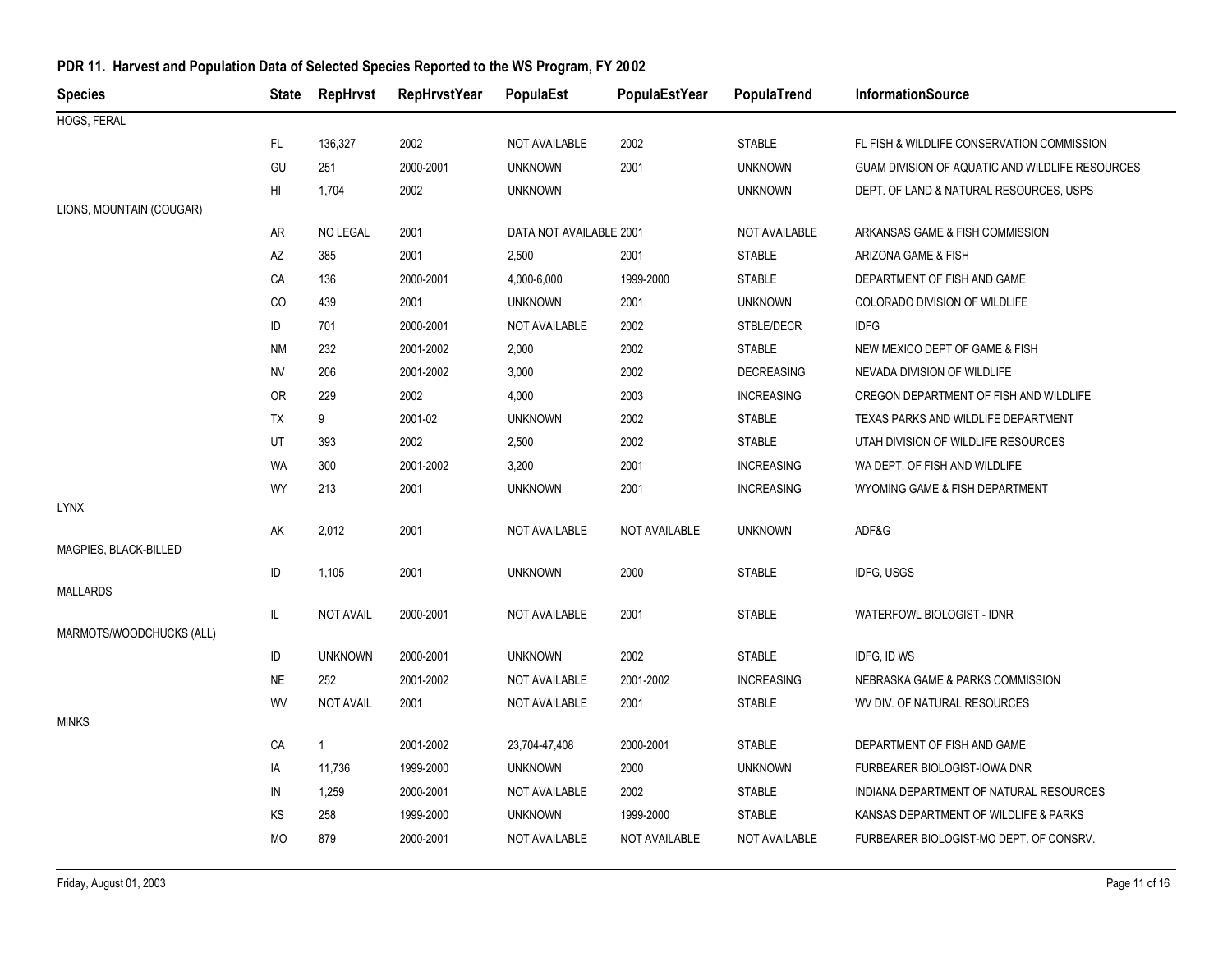| <b>Species</b>          | <b>State</b> | RepHrvst         | <b>RepHrvstYear</b> | PopulaEst            | PopulaEstYear | PopulaTrend          | <b>InformationSource</b>                 |
|-------------------------|--------------|------------------|---------------------|----------------------|---------------|----------------------|------------------------------------------|
| <b>MINKS</b>            |              |                  |                     |                      |               |                      |                                          |
|                         | <b>ND</b>    | 458              | 2001                | 28,959               | 2000          | <b>STABLE</b>        | NORTH DAKOTA GAME AND FISH DEPARTMENT    |
|                         | <b>NE</b>    | 2,485            | 2001-2002           | NOT AVAILABLE        | 2001-2002     | <b>INCREASING</b>    | NEBRASKA GAME & PARKS COMMISSION         |
|                         | <b>NV</b>    | 33               | 2001-2002           | <b>UNKNOWN</b>       | 2002          | <b>STABLE</b>        | NEVADA DIVISION OF WILDLIFE              |
|                         | RI           | 42               | 2001-2002           | NOT AVAILABLE        | 2002          | <b>STABLE</b>        | RHODE ISLAND DEPT. ENVIRON. PROTECTION   |
|                         | WV           | 448              | 2001                | NOT AVAILABLE        | 2001          | <b>DECREASING</b>    | WV DIV. OF NATURAL RESOURCES             |
| MONGOOSES, SMALL INDIAN |              |                  |                     |                      |               |                      |                                          |
|                         | HI           | 161              | 2002                | <b>UNKNOWN</b>       |               | <b>UNKNOWN</b>       | DEPT. OF LAND & NATURAL RESOURCES, USPS  |
| MOOREHENS, COMMON (T&E) |              |                  |                     |                      |               |                      |                                          |
| MUSKRATS, z-(OTHER)     | HI           | $\mathbf 0$      | 2002                | 300                  | 1999          | <b>STABLE</b>        | U.S. FISH & WILDLIFE SERVICE             |
|                         | CA           | 5,774            | 2001-2002           | 22,410-112,050       | 2000-2001     | <b>STABLE</b>        | DEPARTMENT OF FISH AND GAME              |
|                         | СT           | 3,022            | 2001-2002           | NOT AVAILABLE        | 2001-2002     | <b>INCREASING</b>    | CT DEPT. ENVIRONMENTAL PROTECTION        |
|                         | IA           | 89,939           | 1999-2000           | <b>UNKNOWN</b>       | 2000          | <b>UNKNOWN</b>       | FURBEARER BIOLOGIST-IOWA DNR             |
|                         | IN           | 27,563           | 2000-2001           | NOT AVAILABLE        | 2002          | SLIGHT DECREASE      | INDIANA DEPARTMENT OF NATURAL RESOURCES  |
|                         | KS           | 7,272            | 1999-2000           | <b>UNKNOWN</b>       | 1999-2000     | <b>STABLE</b>        | KANSAS DEPARTMENT OF WILDLIFE & PARKS    |
|                         | LA           | 359              | 2001-2002           | NOT AVAILABLE        | 2002          | <b>STABLE</b>        | LA DEPT OF WILDLIFE AND FISHERIES NOTE 1 |
|                         | МA           | 917              | 2001-2002           | <b>NOT AVAILABLE</b> | 2001-2002     | <b>INCREASING</b>    | MA DIVISION OF FISHERIES AND WILDLIFE    |
|                         | MO           | 5,205            | 2000-2001           | NOT AVAILABLE        | NOT AVAILABLE | <b>NOT AVAILABLE</b> | FURBEARER BIOLOGIST-MO DEPT. OF CONSRV.  |
|                         | <b>ND</b>    | 25,649           | 2001                | 920,759              | 2000          | <b>DECREASING</b>    | NORTH DAKOTA GAME AND FISH DEPARTMENT    |
|                         | <b>NE</b>    | 11,181           | 2001-2002           | NOT AVAILABLE        | 2001-2002     | <b>DECREASING</b>    | NEBRASKA GAME & PARKS COMMISSION         |
|                         | <b>NM</b>    | 865              | 2001-2002           | NOT AVAILABLE        | 2002          | <b>STABLE</b>        | NEW MEXICO DEPT OF GAME & FISH           |
|                         | <b>NV</b>    | 425              | 2001-2002           | <b>UNKNOWN</b>       | 2002          | <b>DECREASING</b>    | NEVADA DIVISION OF WILDLIFE              |
|                         | RI           | 264              | 2001-2002           | NOT AVAILABLE        | 2002          | <b>STABLE</b>        | RHODE ISLAND DEPT. ENVIRON. PROTECTION   |
|                         | WV           | 5,785            | 2001                | <b>NOT AVAILABLE</b> | 2001          | <b>DECREASING</b>    | WV DIV. OF NATURAL RESOURCES             |
| <b>NUTRIAS</b>          |              |                  |                     |                      |               |                      |                                          |
|                         | LA           | 24,683           | 2001-2002           | N/A                  | 2002          | <b>STABLE</b>        | LA DEPT OF WILDLIFE AND FISHERIES NOTE 1 |
|                         | MD           | <b>NOT AVAIL</b> | 2001-2002           | <b>UNKNOWN</b>       | 2002          | <b>INCREASING</b>    | MDNR WILDLIFE & HERITAGE SERVICE         |
|                         | TX           | 910              | 2000-01             | <b>UNKNOWN</b>       | 2002          | <b>INCREASING</b>    | TEXAS PARKS AND WILDLIFE DEPARTMENT      |
| OPOSSUMS, VIRGINIA      |              |                  |                     |                      |               |                      |                                          |
|                         | CA           | 214              | 2001-2002           | 33,324-517,084       | 2000-2001     | <b>STABLE</b>        | DEPARTMENT OF FISH AND GAME              |
|                         | GA           | 4,113            | 2002                | <b>UNKNOWN</b>       | 2002          | <b>STABLE</b>        | GA DEPARTMENT OF NATURAL RESOURCES       |
|                         | IA           | 4,986            | 1999-2000           | <b>UNKNOWN</b>       | 2000          | <b>UNKNOWN</b>       | FURBEARER BIOLOGIST-IOWA DNR             |
|                         |              |                  |                     |                      |               |                      |                                          |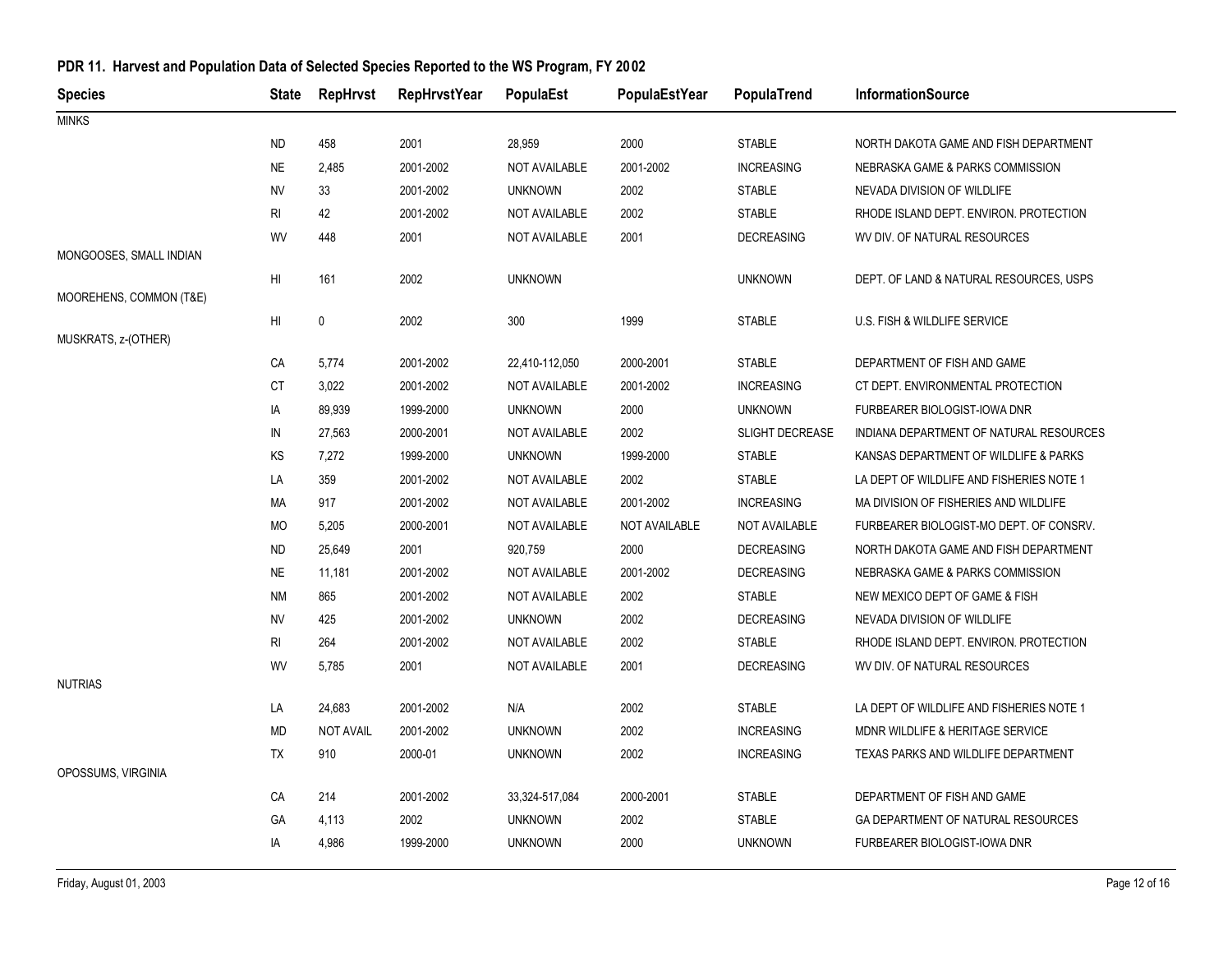| <b>Species</b>             | State           | <b>RepHrvst</b>  | <b>RepHrvstYear</b> | PopulaEst      | PopulaEstYear | PopulaTrend       | <b>InformationSource</b>                   |
|----------------------------|-----------------|------------------|---------------------|----------------|---------------|-------------------|--------------------------------------------|
| OPOSSUMS, VIRGINIA         |                 |                  |                     |                |               |                   |                                            |
|                            | IN              | 867              | 2000-2001           | NOT AVAILABLE  | 2002          | <b>STABLE</b>     | INDIANA DEPARTMENT OF NATURAL RESOURCES    |
|                            | KS              | 13,086           | 1999-2000           | <b>UNKNOWN</b> | 1999-2000     | <b>STABLE</b>     | KANSAS DEPARTMENT OF WILDLIFE & PARKS      |
|                            | <b>MO</b>       | 2,413            | 2000-2001           | NOT AVAILABLE  | NOT AVAILABLE | NOT AVAILABLE     | FURBEARER BIOLOGIST-MO DEPT. OF CONSRV.    |
|                            | <b>NE</b>       | 14,582           | 2001-2002           | NOT AVAILABLE  | 2001-2002     | <b>INCREASING</b> | NEBRASKA GAME & PARKS COMMISSION           |
|                            | <b>RI</b>       | 122              | 2001-2002           | NOT AVAILABLE  | 2002          | <b>STABLE</b>     | RHODE ISLAND DEPT. ENVIRON. PROTECTION     |
|                            | TX              | 8,254            | 2000-01             | <b>UNKNOWN</b> | 2002          | <b>STABLE</b>     | TEXAS PARKS AND WILDLIFE DEPARTMENT        |
|                            | WV              | 922              | 2001                | NOT AVAILABLE  | 2001          | <b>STABLE</b>     | WV DIV. OF NATURAL RESOURCES               |
| OTTERS, RIVER              |                 |                  |                     |                |               |                   |                                            |
|                            | GA              | 833              | 2002                | <b>UNKNOWN</b> | 2002          | <b>STABLE</b>     | GA DEPARTMENT OF NATURAL RESOURCES         |
|                            | LA              | 2,579            | 2001-2002           | NOT AVAILABLE  | 2002          | <b>STABLE</b>     | LA DEPT OF WILDLIFE AND FISHERIES NOTE 1   |
|                            | MA              | 38               | 2001-2002           | NOT AVAILABLE  | 2001-2002     | <b>DECREASING</b> | MA DIVISION OF FISHERIES AND WILDLIFE      |
|                            | МO              | 1,378            | 2000-2001           | NOT AVAILABLE  | NOT AVAILABLE | NOT AVAILABLE     | FURBEARER BIOLOGIST-MO DEPT. OF CONSRV.    |
|                            | OH              | 0                | 2001-2002           | 2,700          | 2001          | <b>INCREASING</b> | OHIO DIVISION OF WILDIFE                   |
|                            | VA              | 916              | 2001-2002           | <b>UNKNOWN</b> | 2001          | <b>STABLE</b>     | <b>VDGIF</b>                               |
|                            | WI              | 2,601            | 2001                | 12,900         | 2002          | <b>STABLE</b>     | WISCONSIN WILDLIFE SURVEYS AUG 2002        |
| PHEASANTS, RINGNECK        |                 |                  |                     |                |               |                   |                                            |
|                            | H <sub>II</sub> | 627              | 2002                | <b>UNKNOWN</b> |               | <b>UNKNOWN</b>    | DEPT. OF LAND & NATURAL RESOURCES          |
| PIGEONS, FERAL (ROCK DOVE) |                 |                  |                     |                |               |                   |                                            |
| RABBITS, COTTONTAIL        | ID              | <b>UNKNOWN</b>   | 2001                | <b>UNKNOWN</b> | 2000          | <b>INCREASING</b> | <b>USGS</b>                                |
|                            | WV              | 528,307          | 2001                | NOT AVAILABLE  | 2001          | <b>STABLE</b>     | WV DIV. OF NATURAL RESOURCES               |
| <b>RACCOONS</b>            |                 |                  |                     |                |               |                   |                                            |
|                            | CA              | 539              | 2001-2002           | 29,617-86,362  | 2000-2001     | <b>STABLE</b>     | DEPARTMENT OF FISH AND GAME                |
|                            | СT              | 1,014            | 2001-2002           | NOT AVAILABLE  | 2001-2002     | <b>INCREASING</b> | CT DEPT. ENVIRONMENTAL PROTECTION          |
|                            | FL.             | $\mathbf 0$      | 2002                | NOT AVAILABLE  | 2002          | <b>INCREASING</b> | FL FISH & WILDLIFE CONSERVATION COMMISSION |
|                            | GA              | 7,089            | 2002                | <b>UNKNOWN</b> | 2002          | <b>STABLE</b>     | GA DEPARTMENT OF NATURAL RESOURCES         |
|                            | IA              | 102,326          | 1999-2000           | <b>UNKNOWN</b> | 2000          | <b>UNKNOWN</b>    | FURBEARER BIOLOGIST-IOWA DNR               |
|                            | ID              | 836              | 2000-2001           | <b>UNKNOWN</b> | 2002          | <b>INCREASING</b> | <b>IDFG</b>                                |
|                            | IL              | <b>NOT AVAIL</b> | 2000-2001           | NOT AVAILABLE  | 2001          | <b>STABLE</b>     | FURBEARER BIOLOGIST - IDNR                 |
|                            | IN              | 79,314           | 2000-2001           | NOT AVAILABLE  | 2002          | SLIGHT DECREASE   | INDIANA DEPARTMENT OF NATURAL RESOURCES    |
|                            | KS              | 51,391           | 1999-2000           | <b>UNKNOWN</b> | 1999-2000     | <b>INCREASING</b> | KANSAS DEPARTMENT OF WILDLIFE & PARKS      |
|                            | LA              | 6,198            | 2001-2002           | NOT AVAILABLE  | 2002          | <b>INCREASING</b> | LA DEPT OF WILDLIFE AND FISHERIES NOTE 1   |
|                            |                 |                  |                     |                |               |                   |                                            |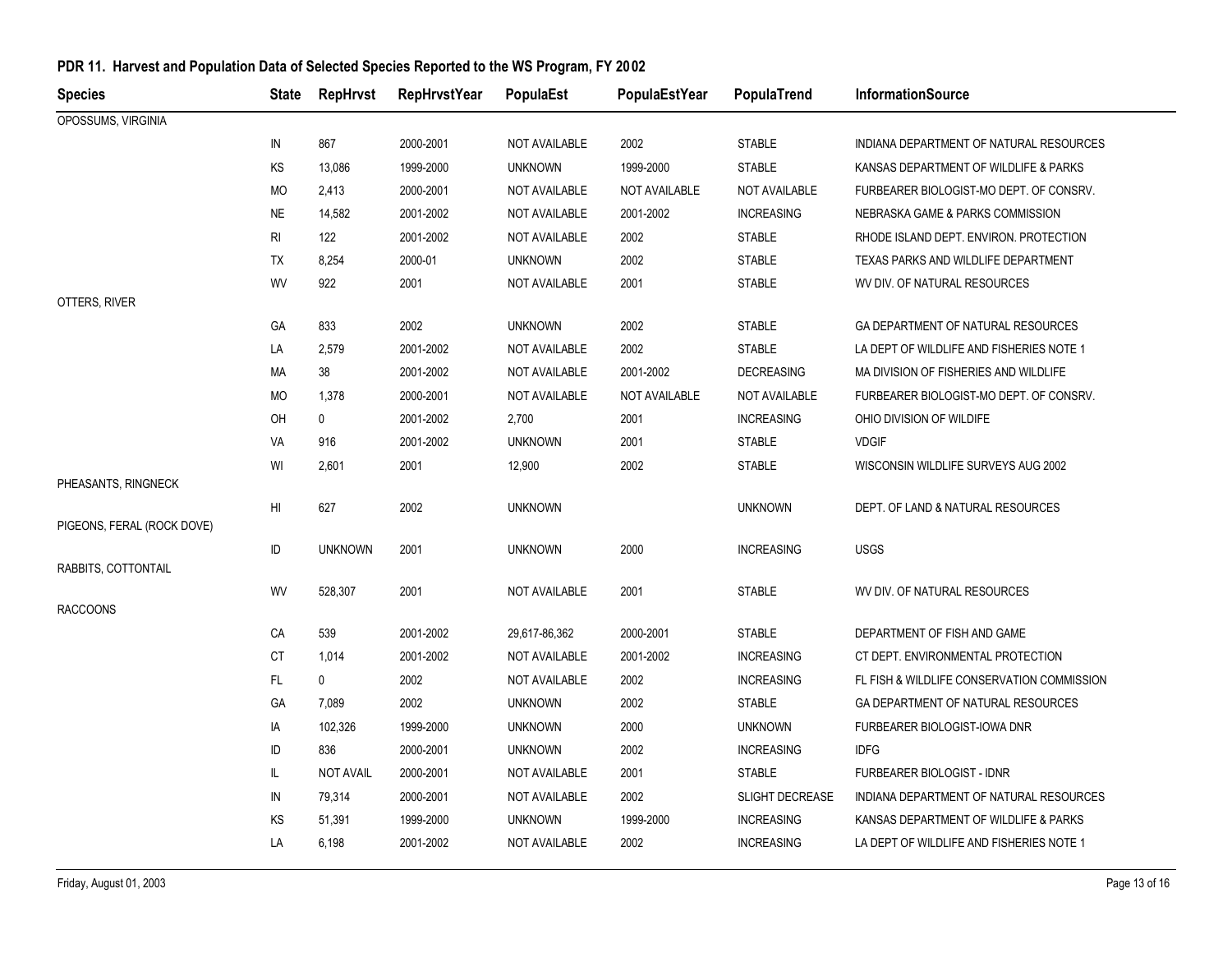| 2002<br><b>INCREASING</b><br>MD<br><b>NOT AVAIL</b><br>2001-2002<br><b>UNKNOWN</b><br>MDNR WILDLIFE & HERITAGE SERVICE<br>MO<br>48,986<br>2000-2001<br>NOT AVAILABLE<br>NOT AVAILABLE<br>NOT AVAILABLE<br>FURBEARER BIOLOGIST-MO DEPT. OF CONSRV.<br>3,829<br>2001<br>97,207<br>2000<br>ND<br><b>DECREASING</b><br>NORTH DAKOTA GAME AND FISH DEPARTMENT<br>2001-2002<br>2001-2002<br><b>NE</b><br>133,111<br>NOT AVAILABLE<br><b>INCREASING</b><br>NEBRASKA GAME & PARKS COMMISSION<br>NM<br>2001-2002<br>NOT AVAILABLE<br>2002<br><b>STABLE</b><br>191<br>NEW MEXICO DEPT OF GAME & FISH<br>2001<br>OH<br>92,654<br>2001-2002<br><b>UNKNOWN</b><br><b>INCREASING</b><br>OHIO DIVISION OF WILDIFE<br>2002<br>PA<br>121,810<br>2001-2002<br><b>UNKNOWN</b><br><b>INCREASING</b><br>PENNSYLVANIA GAME COMMISSION<br>RI<br>206<br>2001-2002<br>NOT AVAILABLE<br>2002<br><b>STABLE</b><br>RHODE ISLAND DEPT. ENVIRON. PROTECTION<br>SD<br>414<br>2001-2002<br>196,293<br>2001<br><b>STABLE</b><br>SOUTH DAKOTA GAME, FISH & PARKS DEPT.<br>2000-01<br><b>UNKNOWN</b><br>2002<br><b>INCREASING</b><br>TX<br>39,046<br>TEXAS PARKS AND WILDLIFE DEPARTMENT<br>VT<br>132<br>2001-2002<br>NOT AVAILABLE<br>2001-2002<br>NOT AVAILABLE<br>VT FISH & WILDLIFE DEPT.<br>WV<br>7,733<br>2001<br>2001<br><b>STABLE</b><br>NOT AVAILABLE<br>WV DIV. OF NATURAL RESOURCES<br><b>WY</b><br><b>NOT AVAIL</b><br>2001<br><b>UNKNOWN</b><br>2001<br><b>STABLE</b><br>WYOMING GAME & FISH DEPARTMENT<br>ID<br><b>UNKNOWN</b><br>2001<br>2000<br><b>USGS</b><br><b>UNKNOWN</b><br><b>INCREASING</b><br><b>RINGTAILS</b><br><b>NM</b><br>25<br>2001-2002<br>NOT AVAILABLE<br>2002<br><b>STABLE</b><br>NEW MEXICO DEPT OF GAME & FISH<br>NV<br>8<br>2001-2002<br><b>UNKNOWN</b><br>2002<br><b>STABLE</b><br>NEVADA DIVISION OF WILDLIFE<br>2002<br>TX<br>2,702<br>2000-01<br><b>UNKNOWN</b><br><b>STABLE</b><br>TEXAS PARKS AND WILDLIFE DEPARTMENT<br>2002<br>HI<br><b>UNKNOWN</b><br><b>UNKNOWN</b><br>DEPT. OF LAND & NATURAL RESOURCES, USPS<br>1,185<br>2002<br>TEXAS PARKS AND WILDLIFE DEPARTMENT<br>TX<br>8,446<br>2000-01<br><b>UNKNOWN</b><br><b>STABLE</b><br><b>STABLE</b><br>NM<br>10<br>2001-2002<br>NOT AVAILABLE<br>2002<br>NEW MEXICO DEPT OF GAME & FISH<br>SKUNKS, SPOTTED<br>18<br>2001-2002<br>2000-2001<br><b>STABLE</b><br>87,718-499,992<br>DEPARTMENT OF FISH AND GAME<br>СA<br>MO<br><b>CLOSED</b><br>NOT AVAILABLE<br>NOT AVAILABLE<br>2000-2001<br>NOT AVAILABLE<br>FURBEARER BIOLOGIST-MO DEPT. OF CONSRV.<br><b>STABLE</b><br><b>NM</b><br>32<br>2001-2002<br>NOT AVAILABLE<br>2002<br>NEW MEXICO DEPT OF GAME & FISH<br>NV<br>2001-2002<br><b>UNKNOWN</b><br>2002<br><b>STABLE</b><br>14<br>NEVADA DIVISION OF WILDLIFE<br><b>SKUNKS, STRIPED</b><br>CA<br>667<br>2001-2002<br>2000-2001<br><b>STABLE</b><br>DEPARTMENT OF FISH AND GAME<br>103,958-495,801 | <b>Species</b>       | <b>State</b> | <b>RepHrvst</b> | <b>RepHrvstYear</b> | <b>PopulaEst</b> | PopulaEstYear | PopulaTrend | <b>InformationSource</b> |
|----------------------------------------------------------------------------------------------------------------------------------------------------------------------------------------------------------------------------------------------------------------------------------------------------------------------------------------------------------------------------------------------------------------------------------------------------------------------------------------------------------------------------------------------------------------------------------------------------------------------------------------------------------------------------------------------------------------------------------------------------------------------------------------------------------------------------------------------------------------------------------------------------------------------------------------------------------------------------------------------------------------------------------------------------------------------------------------------------------------------------------------------------------------------------------------------------------------------------------------------------------------------------------------------------------------------------------------------------------------------------------------------------------------------------------------------------------------------------------------------------------------------------------------------------------------------------------------------------------------------------------------------------------------------------------------------------------------------------------------------------------------------------------------------------------------------------------------------------------------------------------------------------------------------------------------------------------------------------------------------------------------------------------------------------------------------------------------------------------------------------------------------------------------------------------------------------------------------------------------------------------------------------------------------------------------------------------------------------------------------------------------------------------------------------------------------------------------------------------------------------------------------------------------------------------------------------------------------------------------------------------------------------------------------------------------------------------------------------------------------------------------------------------------------------------------------------------------------------------------------|----------------------|--------------|-----------------|---------------------|------------------|---------------|-------------|--------------------------|
|                                                                                                                                                                                                                                                                                                                                                                                                                                                                                                                                                                                                                                                                                                                                                                                                                                                                                                                                                                                                                                                                                                                                                                                                                                                                                                                                                                                                                                                                                                                                                                                                                                                                                                                                                                                                                                                                                                                                                                                                                                                                                                                                                                                                                                                                                                                                                                                                                                                                                                                                                                                                                                                                                                                                                                                                                                                                      | <b>RACCOONS</b>      |              |                 |                     |                  |               |             |                          |
|                                                                                                                                                                                                                                                                                                                                                                                                                                                                                                                                                                                                                                                                                                                                                                                                                                                                                                                                                                                                                                                                                                                                                                                                                                                                                                                                                                                                                                                                                                                                                                                                                                                                                                                                                                                                                                                                                                                                                                                                                                                                                                                                                                                                                                                                                                                                                                                                                                                                                                                                                                                                                                                                                                                                                                                                                                                                      |                      |              |                 |                     |                  |               |             |                          |
|                                                                                                                                                                                                                                                                                                                                                                                                                                                                                                                                                                                                                                                                                                                                                                                                                                                                                                                                                                                                                                                                                                                                                                                                                                                                                                                                                                                                                                                                                                                                                                                                                                                                                                                                                                                                                                                                                                                                                                                                                                                                                                                                                                                                                                                                                                                                                                                                                                                                                                                                                                                                                                                                                                                                                                                                                                                                      |                      |              |                 |                     |                  |               |             |                          |
|                                                                                                                                                                                                                                                                                                                                                                                                                                                                                                                                                                                                                                                                                                                                                                                                                                                                                                                                                                                                                                                                                                                                                                                                                                                                                                                                                                                                                                                                                                                                                                                                                                                                                                                                                                                                                                                                                                                                                                                                                                                                                                                                                                                                                                                                                                                                                                                                                                                                                                                                                                                                                                                                                                                                                                                                                                                                      |                      |              |                 |                     |                  |               |             |                          |
|                                                                                                                                                                                                                                                                                                                                                                                                                                                                                                                                                                                                                                                                                                                                                                                                                                                                                                                                                                                                                                                                                                                                                                                                                                                                                                                                                                                                                                                                                                                                                                                                                                                                                                                                                                                                                                                                                                                                                                                                                                                                                                                                                                                                                                                                                                                                                                                                                                                                                                                                                                                                                                                                                                                                                                                                                                                                      |                      |              |                 |                     |                  |               |             |                          |
|                                                                                                                                                                                                                                                                                                                                                                                                                                                                                                                                                                                                                                                                                                                                                                                                                                                                                                                                                                                                                                                                                                                                                                                                                                                                                                                                                                                                                                                                                                                                                                                                                                                                                                                                                                                                                                                                                                                                                                                                                                                                                                                                                                                                                                                                                                                                                                                                                                                                                                                                                                                                                                                                                                                                                                                                                                                                      |                      |              |                 |                     |                  |               |             |                          |
|                                                                                                                                                                                                                                                                                                                                                                                                                                                                                                                                                                                                                                                                                                                                                                                                                                                                                                                                                                                                                                                                                                                                                                                                                                                                                                                                                                                                                                                                                                                                                                                                                                                                                                                                                                                                                                                                                                                                                                                                                                                                                                                                                                                                                                                                                                                                                                                                                                                                                                                                                                                                                                                                                                                                                                                                                                                                      |                      |              |                 |                     |                  |               |             |                          |
|                                                                                                                                                                                                                                                                                                                                                                                                                                                                                                                                                                                                                                                                                                                                                                                                                                                                                                                                                                                                                                                                                                                                                                                                                                                                                                                                                                                                                                                                                                                                                                                                                                                                                                                                                                                                                                                                                                                                                                                                                                                                                                                                                                                                                                                                                                                                                                                                                                                                                                                                                                                                                                                                                                                                                                                                                                                                      |                      |              |                 |                     |                  |               |             |                          |
|                                                                                                                                                                                                                                                                                                                                                                                                                                                                                                                                                                                                                                                                                                                                                                                                                                                                                                                                                                                                                                                                                                                                                                                                                                                                                                                                                                                                                                                                                                                                                                                                                                                                                                                                                                                                                                                                                                                                                                                                                                                                                                                                                                                                                                                                                                                                                                                                                                                                                                                                                                                                                                                                                                                                                                                                                                                                      |                      |              |                 |                     |                  |               |             |                          |
|                                                                                                                                                                                                                                                                                                                                                                                                                                                                                                                                                                                                                                                                                                                                                                                                                                                                                                                                                                                                                                                                                                                                                                                                                                                                                                                                                                                                                                                                                                                                                                                                                                                                                                                                                                                                                                                                                                                                                                                                                                                                                                                                                                                                                                                                                                                                                                                                                                                                                                                                                                                                                                                                                                                                                                                                                                                                      |                      |              |                 |                     |                  |               |             |                          |
|                                                                                                                                                                                                                                                                                                                                                                                                                                                                                                                                                                                                                                                                                                                                                                                                                                                                                                                                                                                                                                                                                                                                                                                                                                                                                                                                                                                                                                                                                                                                                                                                                                                                                                                                                                                                                                                                                                                                                                                                                                                                                                                                                                                                                                                                                                                                                                                                                                                                                                                                                                                                                                                                                                                                                                                                                                                                      |                      |              |                 |                     |                  |               |             |                          |
|                                                                                                                                                                                                                                                                                                                                                                                                                                                                                                                                                                                                                                                                                                                                                                                                                                                                                                                                                                                                                                                                                                                                                                                                                                                                                                                                                                                                                                                                                                                                                                                                                                                                                                                                                                                                                                                                                                                                                                                                                                                                                                                                                                                                                                                                                                                                                                                                                                                                                                                                                                                                                                                                                                                                                                                                                                                                      |                      |              |                 |                     |                  |               |             |                          |
|                                                                                                                                                                                                                                                                                                                                                                                                                                                                                                                                                                                                                                                                                                                                                                                                                                                                                                                                                                                                                                                                                                                                                                                                                                                                                                                                                                                                                                                                                                                                                                                                                                                                                                                                                                                                                                                                                                                                                                                                                                                                                                                                                                                                                                                                                                                                                                                                                                                                                                                                                                                                                                                                                                                                                                                                                                                                      |                      |              |                 |                     |                  |               |             |                          |
|                                                                                                                                                                                                                                                                                                                                                                                                                                                                                                                                                                                                                                                                                                                                                                                                                                                                                                                                                                                                                                                                                                                                                                                                                                                                                                                                                                                                                                                                                                                                                                                                                                                                                                                                                                                                                                                                                                                                                                                                                                                                                                                                                                                                                                                                                                                                                                                                                                                                                                                                                                                                                                                                                                                                                                                                                                                                      |                      |              |                 |                     |                  |               |             |                          |
|                                                                                                                                                                                                                                                                                                                                                                                                                                                                                                                                                                                                                                                                                                                                                                                                                                                                                                                                                                                                                                                                                                                                                                                                                                                                                                                                                                                                                                                                                                                                                                                                                                                                                                                                                                                                                                                                                                                                                                                                                                                                                                                                                                                                                                                                                                                                                                                                                                                                                                                                                                                                                                                                                                                                                                                                                                                                      | RAVENS, COMMON       |              |                 |                     |                  |               |             |                          |
|                                                                                                                                                                                                                                                                                                                                                                                                                                                                                                                                                                                                                                                                                                                                                                                                                                                                                                                                                                                                                                                                                                                                                                                                                                                                                                                                                                                                                                                                                                                                                                                                                                                                                                                                                                                                                                                                                                                                                                                                                                                                                                                                                                                                                                                                                                                                                                                                                                                                                                                                                                                                                                                                                                                                                                                                                                                                      |                      |              |                 |                     |                  |               |             |                          |
|                                                                                                                                                                                                                                                                                                                                                                                                                                                                                                                                                                                                                                                                                                                                                                                                                                                                                                                                                                                                                                                                                                                                                                                                                                                                                                                                                                                                                                                                                                                                                                                                                                                                                                                                                                                                                                                                                                                                                                                                                                                                                                                                                                                                                                                                                                                                                                                                                                                                                                                                                                                                                                                                                                                                                                                                                                                                      |                      |              |                 |                     |                  |               |             |                          |
|                                                                                                                                                                                                                                                                                                                                                                                                                                                                                                                                                                                                                                                                                                                                                                                                                                                                                                                                                                                                                                                                                                                                                                                                                                                                                                                                                                                                                                                                                                                                                                                                                                                                                                                                                                                                                                                                                                                                                                                                                                                                                                                                                                                                                                                                                                                                                                                                                                                                                                                                                                                                                                                                                                                                                                                                                                                                      |                      |              |                 |                     |                  |               |             |                          |
|                                                                                                                                                                                                                                                                                                                                                                                                                                                                                                                                                                                                                                                                                                                                                                                                                                                                                                                                                                                                                                                                                                                                                                                                                                                                                                                                                                                                                                                                                                                                                                                                                                                                                                                                                                                                                                                                                                                                                                                                                                                                                                                                                                                                                                                                                                                                                                                                                                                                                                                                                                                                                                                                                                                                                                                                                                                                      |                      |              |                 |                     |                  |               |             |                          |
|                                                                                                                                                                                                                                                                                                                                                                                                                                                                                                                                                                                                                                                                                                                                                                                                                                                                                                                                                                                                                                                                                                                                                                                                                                                                                                                                                                                                                                                                                                                                                                                                                                                                                                                                                                                                                                                                                                                                                                                                                                                                                                                                                                                                                                                                                                                                                                                                                                                                                                                                                                                                                                                                                                                                                                                                                                                                      | SHEEP, FERAL/MOUFLON |              |                 |                     |                  |               |             |                          |
|                                                                                                                                                                                                                                                                                                                                                                                                                                                                                                                                                                                                                                                                                                                                                                                                                                                                                                                                                                                                                                                                                                                                                                                                                                                                                                                                                                                                                                                                                                                                                                                                                                                                                                                                                                                                                                                                                                                                                                                                                                                                                                                                                                                                                                                                                                                                                                                                                                                                                                                                                                                                                                                                                                                                                                                                                                                                      |                      |              |                 |                     |                  |               |             |                          |
|                                                                                                                                                                                                                                                                                                                                                                                                                                                                                                                                                                                                                                                                                                                                                                                                                                                                                                                                                                                                                                                                                                                                                                                                                                                                                                                                                                                                                                                                                                                                                                                                                                                                                                                                                                                                                                                                                                                                                                                                                                                                                                                                                                                                                                                                                                                                                                                                                                                                                                                                                                                                                                                                                                                                                                                                                                                                      | <b>SKUNKS (ALL)</b>  |              |                 |                     |                  |               |             |                          |
|                                                                                                                                                                                                                                                                                                                                                                                                                                                                                                                                                                                                                                                                                                                                                                                                                                                                                                                                                                                                                                                                                                                                                                                                                                                                                                                                                                                                                                                                                                                                                                                                                                                                                                                                                                                                                                                                                                                                                                                                                                                                                                                                                                                                                                                                                                                                                                                                                                                                                                                                                                                                                                                                                                                                                                                                                                                                      |                      |              |                 |                     |                  |               |             |                          |
|                                                                                                                                                                                                                                                                                                                                                                                                                                                                                                                                                                                                                                                                                                                                                                                                                                                                                                                                                                                                                                                                                                                                                                                                                                                                                                                                                                                                                                                                                                                                                                                                                                                                                                                                                                                                                                                                                                                                                                                                                                                                                                                                                                                                                                                                                                                                                                                                                                                                                                                                                                                                                                                                                                                                                                                                                                                                      | SKUNKS, HOG-NOSED    |              |                 |                     |                  |               |             |                          |
|                                                                                                                                                                                                                                                                                                                                                                                                                                                                                                                                                                                                                                                                                                                                                                                                                                                                                                                                                                                                                                                                                                                                                                                                                                                                                                                                                                                                                                                                                                                                                                                                                                                                                                                                                                                                                                                                                                                                                                                                                                                                                                                                                                                                                                                                                                                                                                                                                                                                                                                                                                                                                                                                                                                                                                                                                                                                      |                      |              |                 |                     |                  |               |             |                          |
|                                                                                                                                                                                                                                                                                                                                                                                                                                                                                                                                                                                                                                                                                                                                                                                                                                                                                                                                                                                                                                                                                                                                                                                                                                                                                                                                                                                                                                                                                                                                                                                                                                                                                                                                                                                                                                                                                                                                                                                                                                                                                                                                                                                                                                                                                                                                                                                                                                                                                                                                                                                                                                                                                                                                                                                                                                                                      |                      |              |                 |                     |                  |               |             |                          |
|                                                                                                                                                                                                                                                                                                                                                                                                                                                                                                                                                                                                                                                                                                                                                                                                                                                                                                                                                                                                                                                                                                                                                                                                                                                                                                                                                                                                                                                                                                                                                                                                                                                                                                                                                                                                                                                                                                                                                                                                                                                                                                                                                                                                                                                                                                                                                                                                                                                                                                                                                                                                                                                                                                                                                                                                                                                                      |                      |              |                 |                     |                  |               |             |                          |
|                                                                                                                                                                                                                                                                                                                                                                                                                                                                                                                                                                                                                                                                                                                                                                                                                                                                                                                                                                                                                                                                                                                                                                                                                                                                                                                                                                                                                                                                                                                                                                                                                                                                                                                                                                                                                                                                                                                                                                                                                                                                                                                                                                                                                                                                                                                                                                                                                                                                                                                                                                                                                                                                                                                                                                                                                                                                      |                      |              |                 |                     |                  |               |             |                          |
|                                                                                                                                                                                                                                                                                                                                                                                                                                                                                                                                                                                                                                                                                                                                                                                                                                                                                                                                                                                                                                                                                                                                                                                                                                                                                                                                                                                                                                                                                                                                                                                                                                                                                                                                                                                                                                                                                                                                                                                                                                                                                                                                                                                                                                                                                                                                                                                                                                                                                                                                                                                                                                                                                                                                                                                                                                                                      |                      |              |                 |                     |                  |               |             |                          |
|                                                                                                                                                                                                                                                                                                                                                                                                                                                                                                                                                                                                                                                                                                                                                                                                                                                                                                                                                                                                                                                                                                                                                                                                                                                                                                                                                                                                                                                                                                                                                                                                                                                                                                                                                                                                                                                                                                                                                                                                                                                                                                                                                                                                                                                                                                                                                                                                                                                                                                                                                                                                                                                                                                                                                                                                                                                                      |                      |              |                 |                     |                  |               |             |                          |
|                                                                                                                                                                                                                                                                                                                                                                                                                                                                                                                                                                                                                                                                                                                                                                                                                                                                                                                                                                                                                                                                                                                                                                                                                                                                                                                                                                                                                                                                                                                                                                                                                                                                                                                                                                                                                                                                                                                                                                                                                                                                                                                                                                                                                                                                                                                                                                                                                                                                                                                                                                                                                                                                                                                                                                                                                                                                      |                      |              |                 |                     |                  |               |             |                          |
| IA<br>431<br>1999-2000<br><b>UNKNOWN</b><br>2000<br><b>UNKNOWN</b><br>FURBEARER BIOLOGIST-IOWA DNR                                                                                                                                                                                                                                                                                                                                                                                                                                                                                                                                                                                                                                                                                                                                                                                                                                                                                                                                                                                                                                                                                                                                                                                                                                                                                                                                                                                                                                                                                                                                                                                                                                                                                                                                                                                                                                                                                                                                                                                                                                                                                                                                                                                                                                                                                                                                                                                                                                                                                                                                                                                                                                                                                                                                                                   |                      |              |                 |                     |                  |               |             |                          |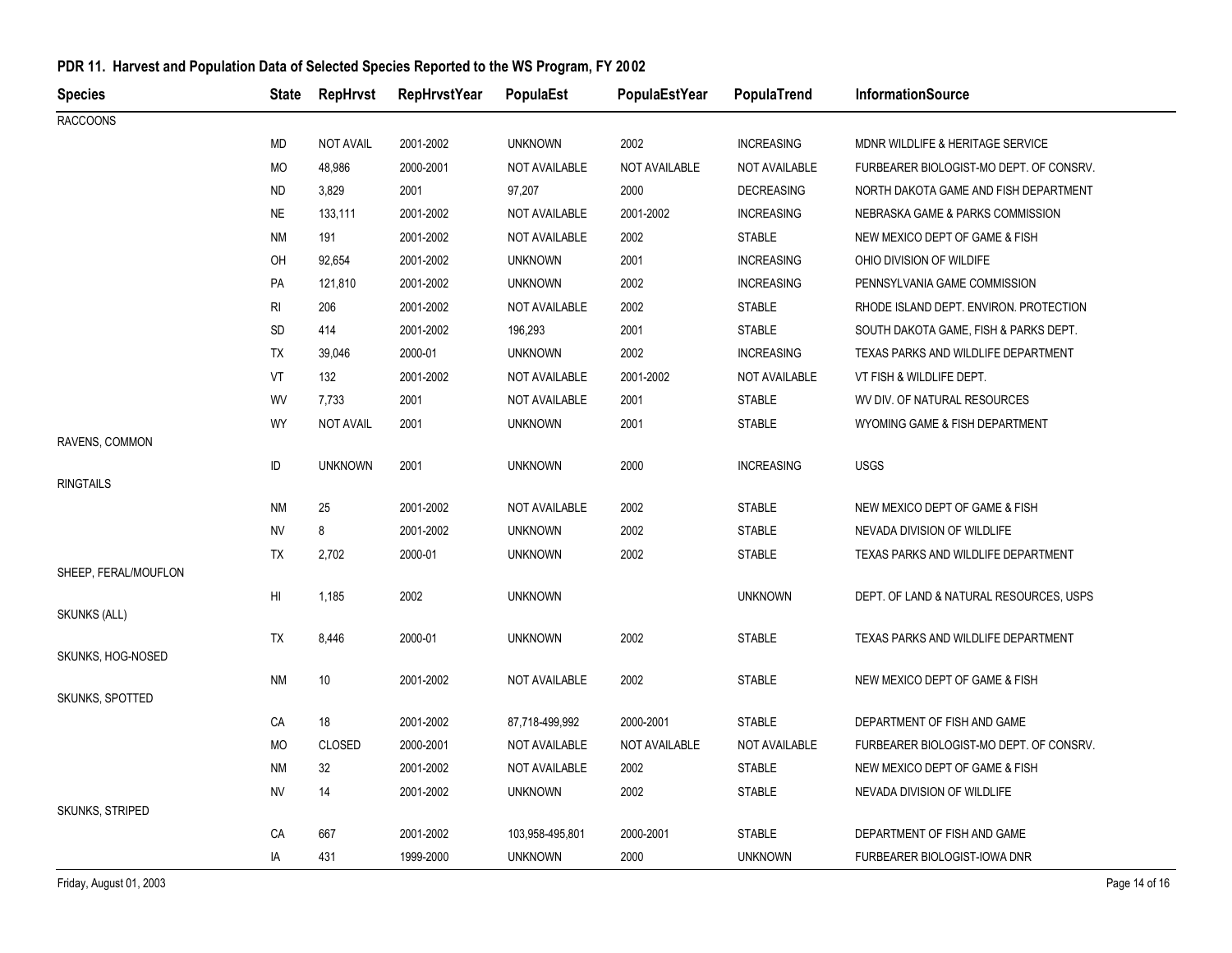| <b>Species</b>             | <b>State</b> | <b>RepHrvst</b>  | <b>RepHrvstYear</b> | PopulaEst            | PopulaEstYear | PopulaTrend       | <b>InformationSource</b>                        |
|----------------------------|--------------|------------------|---------------------|----------------------|---------------|-------------------|-------------------------------------------------|
| <b>SKUNKS, STRIPED</b>     |              |                  |                     |                      |               |                   |                                                 |
|                            | ID           | 809              | 2000-2001           | <b>UNKNOWN</b>       | 2002          | <b>STABLE</b>     | <b>IDFG</b>                                     |
|                            | IN           | 92               | 2000-2001           | <b>NOT AVAILABLE</b> | 2002          | <b>STABLE</b>     | INDIANA DEPARTMENT OF NATURAL RESOURCES         |
|                            | KS           | 3,897            | 1999-2000           | <b>UNKNOWN</b>       | 1999-2000     | <b>STABLE</b>     | KANSAS DEPARTMENT OF WILDLIFE & PARKS           |
|                            | MO           | 78               | 2000-2001           | <b>NOT AVAILABLE</b> | NOT AVAILABLE | NOT AVAILABLE     | FURBEARER BIOLOGIST-MO DEPT. OF CONSRV.         |
|                            | <b>ND</b>    | 309              | 2001                | 506,659              | 2000          | <b>DECREASING</b> | NORTH DAKOTA GAME AND FISH DEPARTMENT           |
|                            | <b>NE</b>    | 7,755            | 2001-2002           | N/A                  | 2001-2002     | <b>INCREASING</b> | NEBRASKA GAME & PARKS COMMISSION                |
|                            | <b>NM</b>    | 410              | 2001-2002           | NOT AVAILABLE        | 2002          | <b>STABLE</b>     | NEW MEXICO DEPT OF GAME & FISH                  |
|                            | NV           | 57               | 2001-2002           | <b>UNKNOWN</b>       | 2002          | <b>STABLE</b>     | NEVADA DIVISION OF WILDLIFE                     |
|                            | RI           | 516              | 2001-2002           | <b>NOT AVAILABLE</b> | 2002          | <b>STABLE</b>     | RHODE ISLAND DEPT. ENVIRON. PROTECTION          |
|                            | WY           | <b>NOT AVAIL</b> | 2001                | <b>UNKNOWN</b>       | 2001          | <b>STABLE</b>     | WYOMING GAME & FISH DEPARTMENT                  |
| SKUNKS, STRIPPED           |              |                  |                     |                      |               |                   |                                                 |
|                            | WV           | 130              | 2001                | NOT AVAILABLE        | 2001          | <b>INCREASING</b> | WV DIV. OF NATURAL RESOURCES                    |
| SNAKES, BROWN TREE         |              |                  | 2000-2001           | 12000 PER SQ MILE    | 2001          | <b>STABLE</b>     | GUAM DIVISION OF AQUATIC AND WILDLIFE RESOURCES |
| SQUIRRELS, FOX & GRAY      | GU           | 1,245            |                     |                      |               |                   |                                                 |
|                            | WV           | 1,639,331        | 2001                | NOT AVAILABLE        | 2001          | <b>INCREASING</b> | WV DIV. OF NATURAL RESOURCES                    |
| STARLINGS, EUROPEAN        |              |                  |                     |                      |               |                   |                                                 |
|                            | ID           | <b>UNKNOWN</b>   | 2001                | <b>UNKNOWN</b>       | 2000          | <b>STABLE</b>     | <b>USGS</b>                                     |
| STILTS, BLACK-NECKED (T&E) |              |                  |                     |                      |               |                   |                                                 |
|                            | HI           | $\pmb{0}$        | 2002                | 1,400                | 1999          | <b>STABLE</b>     | U.S. FISH & WILDLIFE SERVICE                    |
| <b>VULTURES, BLACK</b>     |              |                  |                     |                      |               |                   |                                                 |
| <b>VULTURES, TURKEY</b>    | VA           | $\mathbf 0$      |                     | <b>UNKNOWN</b>       | 2001          | <b>INCREASING</b> | <b>USGS</b>                                     |
|                            | VA           | $\pmb{0}$        |                     | <b>UNKNOWN</b>       | 2001          | <b>INCREASING</b> | <b>USGS</b>                                     |
| <b>WEASELS (ALL)</b>       |              |                  |                     |                      |               |                   |                                                 |
|                            | СA           | $\pmb{0}$        | 2001-2002           | 238,809-1,653,290    | 2000-2001     | <b>STABLE</b>     | DEPARTMENT OF FISH AND GAME                     |
|                            | IN           | 2                | 2000-2001           | NOT AVAILABLE        | 2002          | <b>STABLE</b>     | INDIANA DEPARTMENT OF NATURAL RESOURCES         |
|                            | МO           | CLOSED           | 2000-2001           | NOT AVAILABLE        | NOT AVAILABLE | NOT AVAILABLE     | FURBEARER BIOLOGIST-MO DEPT. OF CONSRV.         |
|                            | NV           | $\mathbf 0$      | 2001-2002           | <b>UNKNOWN</b>       | 2002          | <b>STABLE</b>     | NEVADA DIVISION OF WILDLIFE                     |
|                            | RI           | -1               | 2001-2002           | NOT AVAILABLE        | 2002          | <b>STABLE</b>     | RHODE ISLAND DEPT. ENVIRON. PROTECTION          |
|                            | WV           | $\mathbf{1}$     | 2001                | NOT AVAILABLE        | 2001          | <b>STABLE</b>     | WV DIV. OF NATURAL RESOURCES                    |
| <b>WOLVERINES</b>          |              |                  |                     |                      |               |                   |                                                 |
|                            | AK           | 506              | 2001                | NOT AVAILABLE        | NOT AVAILABLE | <b>UNKNOWN</b>    | ADF&G                                           |